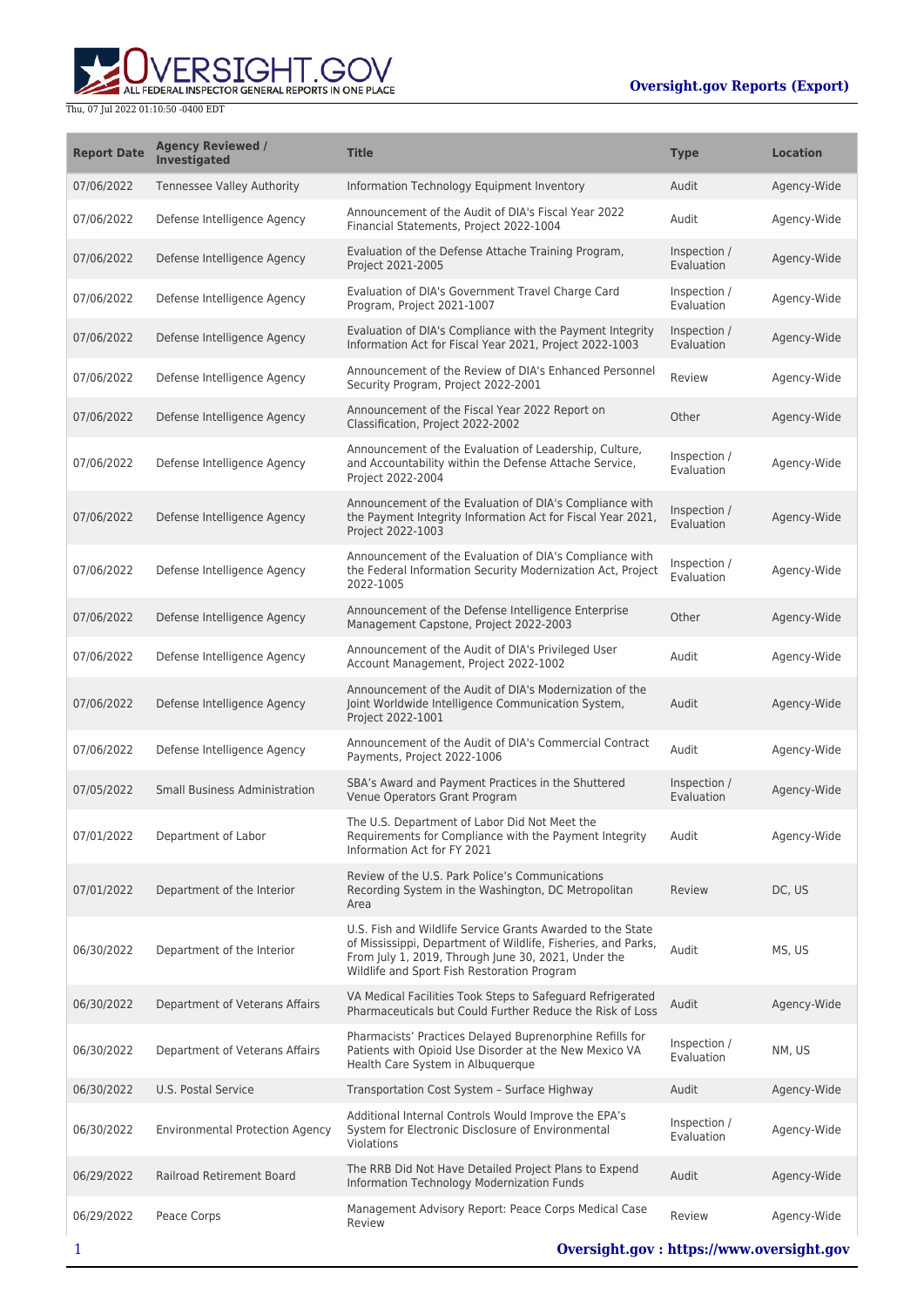ERSIGHT.GOV ALL FEDERAL INSPECTOR GENERAL REPORTS IN ONE PLACE

| <b>Report Date</b> | <b>Agency Reviewed /</b><br><b>Investigated</b>  | <b>Title</b>                                                                                                                                                                                                         | <b>Type</b>   | <b>Location</b>                                                                                        |
|--------------------|--------------------------------------------------|----------------------------------------------------------------------------------------------------------------------------------------------------------------------------------------------------------------------|---------------|--------------------------------------------------------------------------------------------------------|
| 06/29/2022         | Department of Energy                             | The Department of Energy's Payment Integrity Reporting<br>in the Fiscal Year 2021 Agency Financial Report                                                                                                            | Audit         | $\cdot$ DC, US<br>$\bullet$ MD, US<br>$\cdot$ ID, US<br>$\bullet$ MO, US<br>$\cdot$ CO, US<br>• NM, US |
| 06/28/2022         | Department of Agriculture                        | USDA's Compliance with Improper Payment Requirements<br>for Fiscal Year 2021                                                                                                                                         | Audit         | Agency-Wide                                                                                            |
| 06/28/2022         | Department of Veterans Affairs                   | Review of VA's Compliance with the Payment Integrity<br>Information Act for Fiscal Year 2021                                                                                                                         | Review        | Agency-Wide                                                                                            |
| 06/28/2022         | National Science Foundation                      | Performance Audit of Incurred Costs- BSCS Science<br>Learning                                                                                                                                                        | Audit         | CO, US                                                                                                 |
| 06/28/2022         | <b>National Science Foundation</b>               | Performance Audit of Incurred Costs - Education<br>Development Center                                                                                                                                                | Audit         | MA, US                                                                                                 |
| 06/28/2022         | Federal Deposit Insurance<br>Corporation         | DOJ Press Release: Former Warren County Businessman<br>Admits Fraudulently Obtaining \$1.8 Million in COVID-19<br><b>Loans Meant for Small Businesses</b>                                                            | Investigation | NJ, US                                                                                                 |
| 06/28/2022         | <b>Federal Deposit Insurance</b><br>Corporation  | DOJ Press Release: Camden County Woman Admits<br>Fraudulently Obtaining 30 Loans Meant to Help Small<br>Businesses During COVID-19 Pandemic                                                                          | Investigation | NJ, US                                                                                                 |
| 06/28/2022         | <b>Federal Deposit Insurance</b><br>Corporation  | DOJ Press Release: DC Solar Owner Sentenced to Over 11<br>Years in Prison for Billion Dollar Ponzi Scheme                                                                                                            | Investigation | CA, US                                                                                                 |
| 06/28/2022         | Department of Defense                            | Audit of the Department of Defense's FY 2021 Compliance<br>With Payment Integrity Information Act Requirements                                                                                                       | Audit         | Agency-Wide                                                                                            |
| 06/28/2022         | Federal Housing Finance Agency                   | Fannie Mae and Freddie Mac Fourth-Party Risk                                                                                                                                                                         | Other         | Agency-Wide                                                                                            |
| 06/28/2022         | <b>Export-Import Bank</b>                        | Independent Auditors' Report on EXIM's Compliance with<br>the Payment Integrity Information Act of 2019 for FY 2021                                                                                                  | Audit         | Agency-Wide                                                                                            |
| 06/28/2022         | U.S. Agency for International<br>Development     | Audit of the Schedule of Expenditures of American<br>University of Armenia Foundation Under Multiple Awards in<br>Armenia, July 1, 2020 to June 30, 2021                                                             | Other         | AM                                                                                                     |
| 06/28/2022         | U.S. Agency for International<br>Development     | Financial Closeout Audit of USAID Resources Managed by<br>Electoral Institute for Sustainable Democracy in Africa in<br>Côte d'Ivoire Under Cooperative Agreement<br>72062420LA00001, June 1, 2020, to July 31, 2021 | Other         | <b>CI</b>                                                                                              |
| 06/28/2022         | U.S. Agency for International<br>Development     | Financial Audit of USAID Resources Managed by an<br>Implementer in Zimbabwe Under Cooperative Agreement<br>72061319CA00004, October 1, 2020, to December 31,<br>2021                                                 | Other         | ZW                                                                                                     |
| 06/28/2022         | U.S. Agency for International<br>Development     | Financial Audit of USAID Resources Managed by Union<br>Zimbabwe Trust Under Cooperative Agreement<br>72061319CA00003, October 1, 2020, to September 30,<br>2021                                                      | Other         | ZW                                                                                                     |
| 06/28/2022         | U.S. Agency for International<br>Development     | Financial Closeout Audit of USAID Resources Managed by<br>Churches Health Association of Zambia Under Cooperative<br>Agreement AID-611-A-16-00003, January 1 to December 9,<br>2020                                  | Other         | <b>ZM</b>                                                                                              |
| 06/28/2022         | National Aeronautics and Space<br>Administration | NASA's Compliance with the Payment Integrity Information<br>Act for Fiscal Year 2021                                                                                                                                 | Audit         | Agency-Wide                                                                                            |
| 06/28/2022         | Department of Justice                            | Recommendations Issued by the Office of the Inspector<br>General that were Not Closed as of May 31, 2022                                                                                                             | Other         | Agency-Wide                                                                                            |
| 06/27/2022         | Office of Personnel Management                   | Audit of the Information Technology Security Controls of<br>the U.S. Office of Personnel Management's Annuity Roll<br>System                                                                                         | Audit         | Agency-Wide                                                                                            |
| 06/27/2022         | Office of Personnel Management                   | Audit of the Information Systems General and Application<br>Controls at Blue Cross Blue Shield of Vermont                                                                                                            | Audit         | Agency-Wide                                                                                            |
| 06/27/2022         | National Labor Relations Board                   | Casehandling Efficiency                                                                                                                                                                                              | Audit         | Agency-Wide                                                                                            |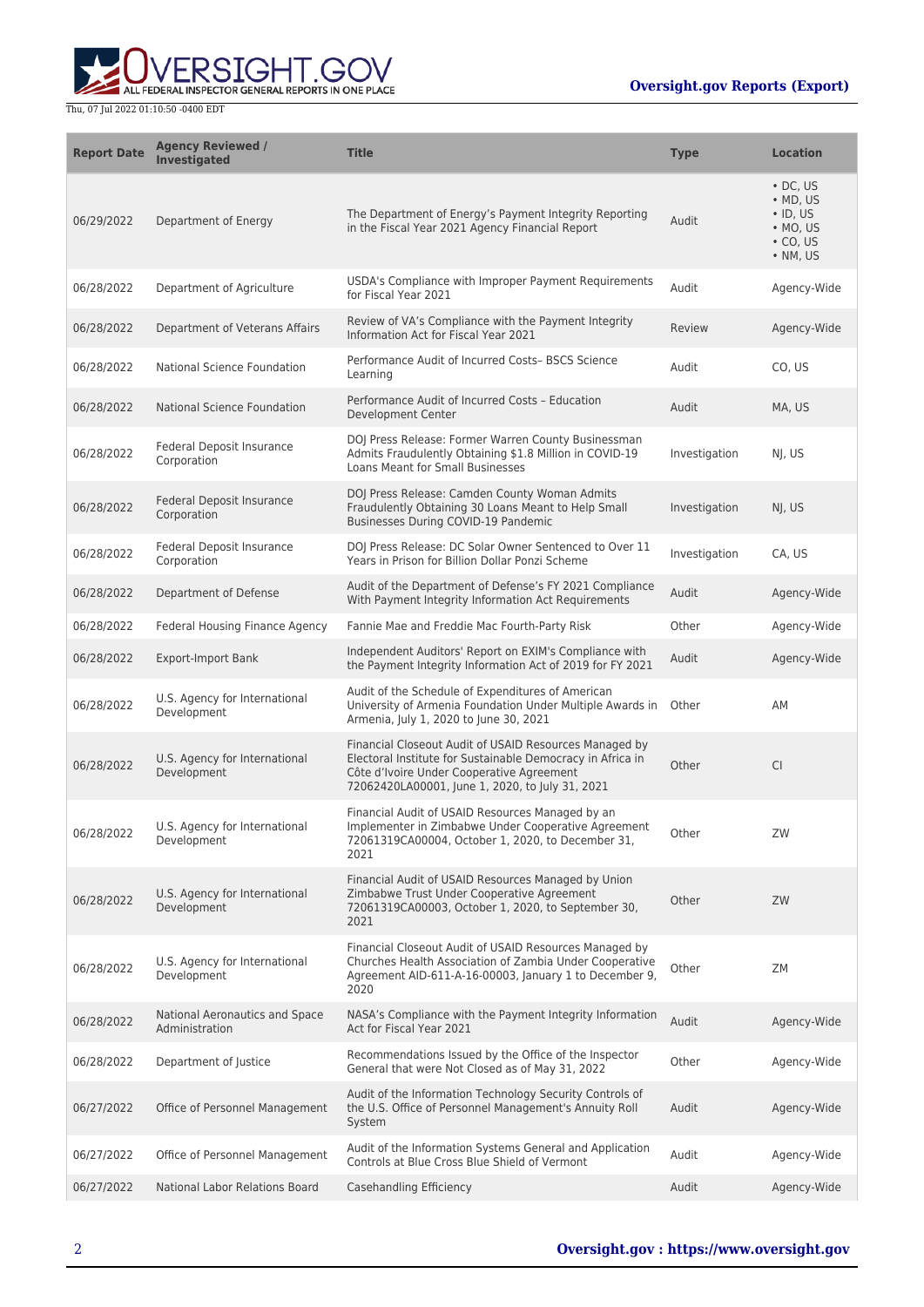

| <b>Report Date</b> | <b>Agency Reviewed /</b><br><b>Investigated</b>     | <b>Title</b>                                                                                                                                                                                                                                       | <b>Type</b>                | <b>Location</b> |
|--------------------|-----------------------------------------------------|----------------------------------------------------------------------------------------------------------------------------------------------------------------------------------------------------------------------------------------------------|----------------------------|-----------------|
| 06/27/2022         | U.S. Agency for International<br>Development        | Financial and Closeout Audit of Costs Incurred of American<br>University of Afghanistan, Support to the American<br>University of Afghanistan Program, Cooperative<br>Agreement AID-306-A-13-00004, June 1, 2020 to February<br>28, 2021           | Other                      | AF              |
| 06/27/2022         | <b>Environmental Protection Agency</b>              | The EPA Was Not Compliant with the Payment Integrity<br>Information Act for Fiscal Year 2021                                                                                                                                                       | Audit                      | Agency-Wide     |
| 06/24/2022         | <b>Railroad Retirement Board</b>                    | Controls Over Recoverable Unemployment and Sickness<br>Overpayments Need Improvement                                                                                                                                                               | Audit                      | Agency-Wide     |
| 06/24/2022         | Department of Agriculture                           | COVID-19-Farmers to Families Food Box Program<br>Administration-Interim Report                                                                                                                                                                     | Inspection /<br>Evaluation | Agency-Wide     |
| 06/24/2022         | Department of Agriculture                           | COVID-19-Food and Nutrition Service's Pandemic<br>Electronic Benefits Transfer-Interim Report                                                                                                                                                      | Inspection /<br>Evaluation | Agency-Wide     |
| 06/24/2022         | Smithsonian Institution                             | Fiscal Year 2021 Evaluation of the Smithsonian Institution's<br><b>Information Security Program</b>                                                                                                                                                | Audit                      | Agency-Wide     |
| 06/24/2022         | U.S. Agency for International<br>Development        | Financial Audit of Costs Incurred by Abt Associates, Inc.<br>Under the Sustaining Health Outcomes Through the<br>Private Sector Plus Program in Afghanistan, Cooperative<br>Agreement AID-OAA-A-15-00067, January 1, 2019, to<br>December 31, 2020 | Other                      | AF              |
| 06/24/2022         | Department of State                                 | Inspection of Embassy Pristina, Kosovo                                                                                                                                                                                                             | Inspection /<br>Evaluation | KO              |
| 06/24/2022         | State of Delaware                                   | Authorized Positions Examination Engagement - Colonial<br><b>School District</b>                                                                                                                                                                   | Other                      | DE, US          |
| 06/24/2022         | <b>Commodity Futures Trading</b><br>Commission      | Semiannual Report to Congress October 1, 2021 - March<br>31, 2022                                                                                                                                                                                  | Semiannual<br>Report       | Agency-Wide     |
| 06/23/2022         | Department of the Interior                          | Inspection of the DATA Act Internal Controls for the U.S.<br>Department of the Interior, Interior Business Center, for<br>the First Quarter of FY 2021                                                                                             | Inspection /<br>Evaluation | Agency-Wide     |
| 06/23/2022         | Department of the Interior                          | U.S. Fish and Wildlife Service Grants Awarded to the State<br>of Oklahoma, Department of Wildlife Conservation, From<br>July 1, 2017, Through June 30, 2019, Under the Wildlife<br>and Sport Fish Restoration Program                              | Audit                      | OK, US          |
| 06/23/2022         | Office of Personnel Management                      | Audit of the Federal Employee Health Benefit Operations<br>at Health Insurance Plan of New York                                                                                                                                                    | Audit                      | Agency-Wide     |
| 06/23/2022         | Office of Personnel Management                      | Audit of the Information Systems General and Application<br>Controls at Health Care Service Corporation                                                                                                                                            | Audit                      | Agency-Wide     |
| 06/23/2022         | U.S. Agency for International<br>Development        | Financial and Closeout Audit of the Water Governance and<br>Capacity Building Support Program in Pakistan Managed<br>by Health and Nutrition Development Society, Contract<br>72039119C00001, July 1, 2020 to October 15, 2021                     | Other                      | PK              |
| 06/23/2022         | Office of Personnel Management                      | Audit of the U.S. Office of Personnel Management's<br>Compliance with the Payment Integrity Information Act of<br>2019                                                                                                                             | Audit                      | Agency-Wide     |
| 06/23/2022         | Department of Commerce                              | Fiscal Year 2021 Compliance with Improper Payment<br>Requirements                                                                                                                                                                                  | Inspection /<br>Evaluation | Agency-Wide     |
| 06/23/2022         | Department of Homeland<br>Security                  | FEMA Needs to Improve Oversight and Management of<br>Hazard Mitigation Grant Program Property Acquisitions                                                                                                                                         | Audit                      | Agency-Wide     |
| 06/23/2022         | Department of Homeland<br>Security                  | FEMA Needs to Improve Oversight and Management of<br>Hazard Mitigation Grant Program Property Acquisitions                                                                                                                                         | Audit                      | Agency-Wide     |
| 06/23/2022         | Amtrak (National Railroad<br>Passenger Corporation) | Governance: Quality Control Review of Amtrak's Single<br>Audit for Fiscal Year 2021                                                                                                                                                                | Audit                      | Agency-Wide     |
| 06/23/2022         | U.S. Postal Service                                 | Service Performance During the Fiscal Year 2022 Peak<br><b>Mailing Season</b>                                                                                                                                                                      | Audit                      | Agency-Wide     |
| 06/23/2022         | Department of State                                 | Audit of Department of State FY 2021 Compliance With<br>Payment Integrity Requirements                                                                                                                                                             | Audit                      | Agency-Wide     |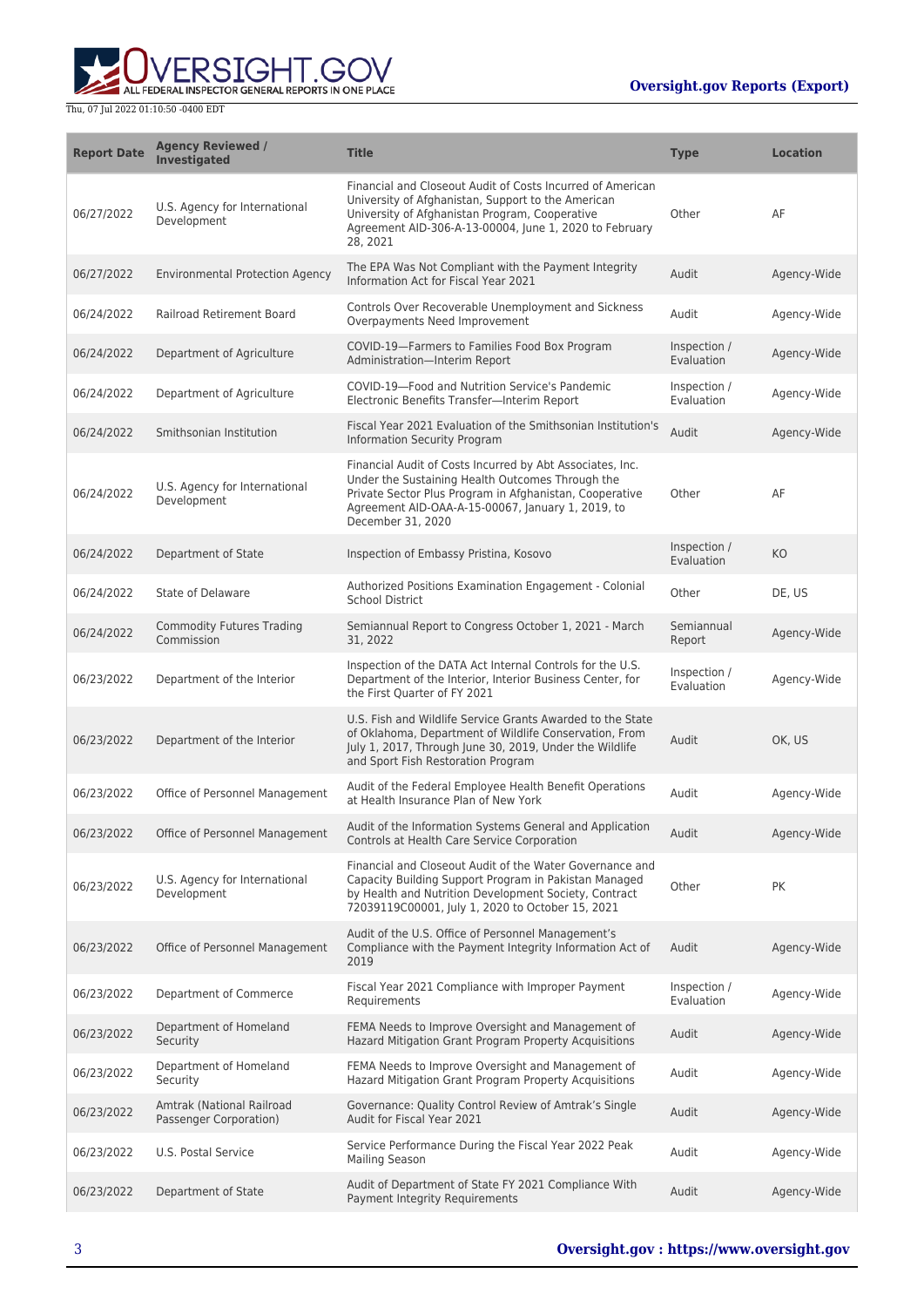**WERSIGHT.GOV** 

| <b>Report Date</b> | <b>Agency Reviewed /</b><br><b>Investigated</b>     | <b>Title</b>                                                                                                                                                                                                                 | <b>Type</b>                | <b>Location</b> |
|--------------------|-----------------------------------------------------|------------------------------------------------------------------------------------------------------------------------------------------------------------------------------------------------------------------------------|----------------------------|-----------------|
| 06/23/2022         | Federal Housing Finance Agency                      | FHFA Has Laid the Groundwork to Integrate Consideration<br>of Climate-Related Financial Risk into its Policies and<br>Programs but Plans and Methodologies to Accomplish This<br>Work Are in the Early Stages of Development | Audit                      | Agency-Wide     |
| 06/23/2022         | <b>Environmental Protection Agency</b>              | The Coronavirus Pandemic Caused Schedule Delays,<br>Human Health Impacts, and Limited Oversight at<br>Superfund National Priorities List Sites                                                                               | Audit                      | Agency-Wide     |
| 06/22/2022         | Amtrak (National Railroad<br>Passenger Corporation) | Two Employees Resign After Committing Time and<br><b>Attendance Violations</b>                                                                                                                                               | Investigation              | NY, US          |
| 06/22/2022         | Securities and Exchange<br>Commission               | Final Management Letter: Evaluation of the SEC's FY 2021<br>Compliance With the Payment Integrity Information Act of<br>2019                                                                                                 | Inspection /<br>Evaluation | Agency-Wide     |
| 06/22/2022         | Department of the Treasury                          | Independent Review of 4003(b) Loan Recipient's Validation<br>Memo - United Airlines                                                                                                                                          | Review                     | Agency-Wide     |
| 06/22/2022         | Department of Defense                               | Audit of U.S. Army Base Operations and Security Support<br>Services Contract Government-Furnished Property in<br>Kuwait                                                                                                      | Audit                      | Agency-Wide     |
| 06/22/2022         | U.S. Agency for International<br>Development        | Financial Audit of USAID Resources Managed by MOI<br>Teaching and Referral Hospital in Kenya Under Agreement<br>AID-615-A-12-00001, July 1, 2020, to June 30, 2021                                                           | Other                      | KE              |
| 06/22/2022         | Architect of the Capitol                            | Architect of the Capitol (AOC) Supervisor Accusations of<br>Abuse of Power, Mismanagement and Reprisal - Not<br>Substantiated                                                                                                | Investigation              | Agency-Wide     |
| 06/22/2022         | <b>General Services Administration</b>              | Audit of Security Camera and Alarm Systems at GSA-<br><b>Owned Buildings</b>                                                                                                                                                 | Audit                      | Agency-Wide     |
| 06/22/2022         | Department of Agriculture                           | USDA Farmers to Families Food Box Program                                                                                                                                                                                    | Other                      | <b>US</b>       |
| 06/22/2022         | National Science Foundation                         | Performance Audit of Incurred Costs - San Francisco State<br>University                                                                                                                                                      | Audit                      | CA, US          |
| 06/22/2022         | Federal Deposit Insurance<br>Corporation            | DOJ Press Release: Owners Of Grand Rapids Trucking<br>Company Plead Guilty To Bank Fraud Conspiracy, Pay<br>\$1,000,000 In Related Civil Case, In Connection With<br>Covid-19 Relief Fraud                                   | Investigation              | MI, US          |
| 06/22/2022         | U.S. Postal Service                                 | Mail Delivery, Customer Service, and Property Conditions<br>Review - Select Units, Indianapolis, IN Region                                                                                                                   | Audit                      | Agency-Wide     |
| 06/22/2022         | <b>Federal Deposit Insurance</b><br>Corporation     | Background Investigations for Privileged Account Holders                                                                                                                                                                     | Other                      | Agency-Wide     |
| 06/22/2022         | Department of Veterans Affairs                      | Mission Accountability Support Tracker Lacked Sufficient<br>Security Controls                                                                                                                                                | Review                     | Agency-Wide     |
| 06/22/2022         | AmeriCorps                                          | Office of Inspector General Assessment of AmeriCorps'<br>Financial Statement Audit and Cybersecurity Corrective<br><b>Action Plans</b>                                                                                       | Review                     | Agency-Wide     |
| 06/22/2022         | <b>Environmental Protection Agency</b>              | The EPA's Approval and Oversight of Water Infrastructure<br>Finance and Innovation Act Loans Complied with Federal<br>Law and Regulations                                                                                    | Audit                      | Agency-Wide     |
| 06/22/2022         | AmeriCorps                                          | Office of Inspector General Assessment of AmeriCorps'<br>Financial Statement Audit and Cybersecurity Corrective<br><b>Action Plans</b>                                                                                       | Audit                      | Agency-Wide     |
| 06/21/2022         | Department of Defense                               | Audit of the Development and Maintenance of Department<br>of Defense Security Classification Guides                                                                                                                          | Audit                      | Agency-Wide     |
| 06/21/2022         | Department of the Interior                          | U.S. Department of the Interior's Compliance With the<br>Payment Integrity Information Act of 2019 in Its Fiscal Year<br>2021 Agency Financial Report                                                                        | Inspection /<br>Evaluation | Agency-Wide     |
| 06/21/2022         | U.S. Postal Service                                 | Changes in the Usage of the Modes of Transportation                                                                                                                                                                          | Audit                      | Agency-Wide     |
| 06/21/2022         | National Science Foundation                         | Performance Audit of Incurred Costs - Cal Poly Corporation                                                                                                                                                                   | Audit                      | CA, US          |
| 06/21/2022         | State of Delaware                                   | Authorized Positions Examination Engagement - Christina<br><b>School District</b>                                                                                                                                            | Inspection /<br>Evaluation | DE, US          |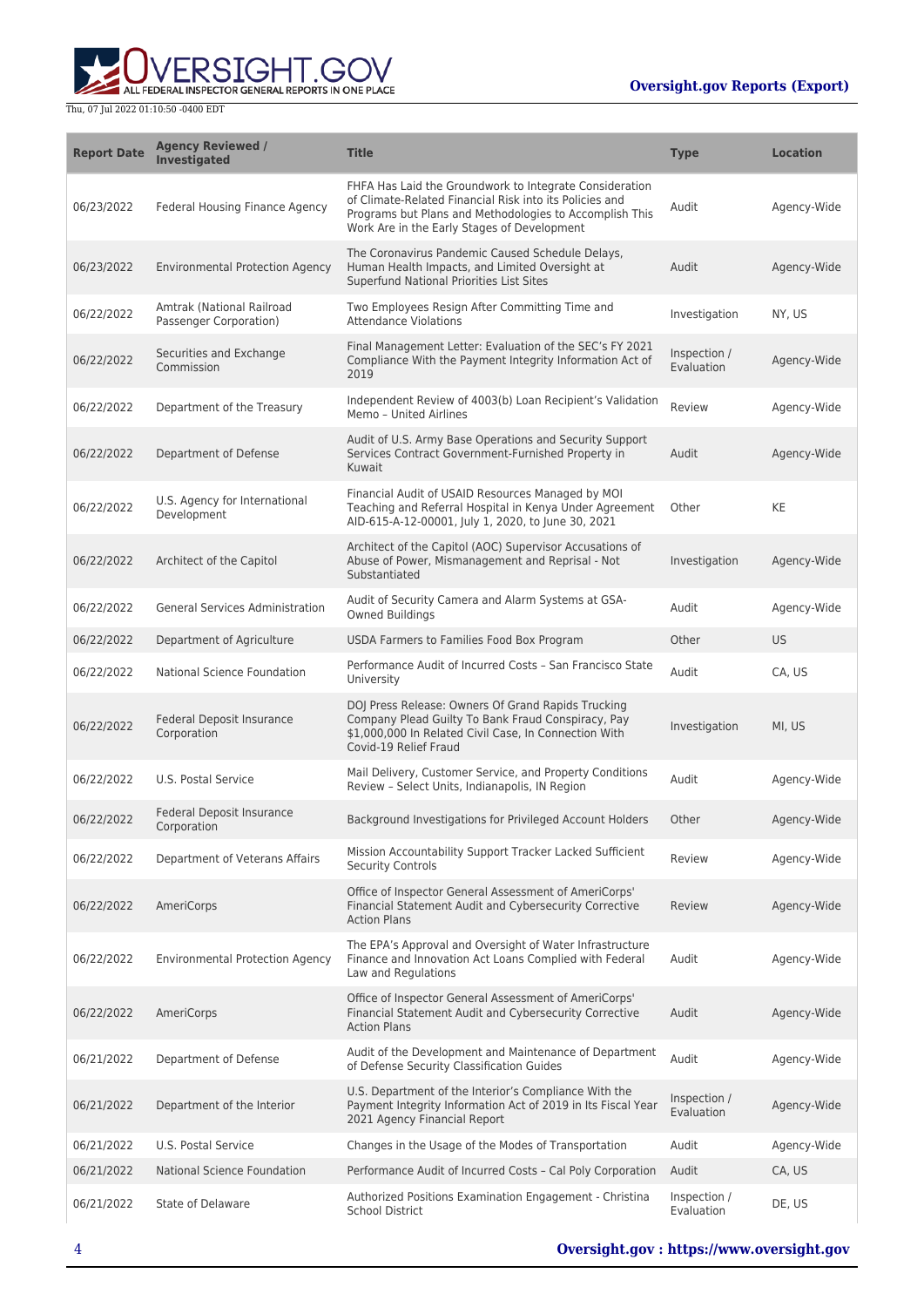**WERSIGHT.GOV** 

| <b>Report Date</b> | <b>Agency Reviewed /</b><br><b>Investigated</b>              | <b>Title</b>                                                                                                                                                           | <b>Type</b>                | <b>Location</b>                                                                                                                          |
|--------------------|--------------------------------------------------------------|------------------------------------------------------------------------------------------------------------------------------------------------------------------------|----------------------------|------------------------------------------------------------------------------------------------------------------------------------------|
| 06/21/2022         | Department of Veterans Affairs                               | Comprehensive Healthcare Inspection of the Washington<br>DC VA Medical Center                                                                                          | Inspection /<br>Evaluation | Agency-Wide                                                                                                                              |
| 06/17/2022         | Internal Revenue Service                                     | Fiscal Year 2022 Review of Compliance With Legal<br>Guidelines When Conducting Seizures of Taxpayers'<br>Property                                                      | Audit                      | Agency-Wide                                                                                                                              |
| 06/17/2022         | U.S. International Development<br><b>Finance Corporation</b> | DFC Complied with Payment Integrity Information Act of<br>2019 Requirements in Fiscal Year 2021                                                                        | Audit                      |                                                                                                                                          |
| 06/17/2022         | Federal Deposit Insurance<br>Corporation                     | DOJ Press Release: Owner of Tech Services Company<br>Sentenced to More than Three Years in Prison for \$13<br>Million COVID-Relief Fraud Scheme                        | Investigation              | MA, US                                                                                                                                   |
| 06/17/2022         | Federal Deposit Insurance<br>Corporation                     | DOJ Press Release: Man Arrested for Allegedly Distributing<br>Over \$230 Million of Adulterated HIV Medication                                                         | Investigation              | FL, US                                                                                                                                   |
| 06/17/2022         | U.S. Agency for International<br>Development                 | USAID OIG Semiannual Report to Congress: October 1,<br>2021- March 31, 2022                                                                                            | Semiannual<br>Report       | Agency-Wide                                                                                                                              |
| 06/16/2022         | Railroad Retirement Board                                    | The Railroad Retirement Board was Not Compliant with the<br>Payment Integrity Information Act for Fiscal Year 2021                                                     | Audit                      | Agency-Wide                                                                                                                              |
| 06/16/2022         | Federal Deposit Insurance<br>Corporation                     | DOJ Press Release: St. Paul Man Sentenced to Prison for<br>\$841,000 COVID-Relief Scheme to Defraud the Small<br>Business Administration's Paycheck Protection Program | Investigation              | MN, US                                                                                                                                   |
| 06/16/2022         | Department of Homeland<br>Security                           | Semiannual Report to Congress October 1, 2021 - March<br>31, 2022                                                                                                      | Other                      | Agency-Wide                                                                                                                              |
| 06/16/2022         | Architect of the Capitol                                     | Audit of Fiscal Year 2021 Financial Statements                                                                                                                         | Audit                      | Agency-Wide                                                                                                                              |
| 06/16/2022         | Architect of the Capitol                                     | Fiscal Year 2021 Financial Statements Audit Management<br>Letter                                                                                                       | Audit                      | Agency-Wide                                                                                                                              |
| 06/16/2022         | Denali Commission                                            | Investigative Summary                                                                                                                                                  | Investigation              | Agency-Wide                                                                                                                              |
| 06/16/2022         | Department of Justice                                        | Audit of the Office of Justice Programs Grant Awarded to<br>the Pinellas Ex-Offender Re-Entry Coalition, Inc.,<br>Clearwater, Florida                                  | Audit                      | FL, US                                                                                                                                   |
| 06/15/2022         | U.S. Agency for International<br>Development                 | Audit Report on Deloitte Government and Public Services'<br>Proposed Amounts on Unsettled Flexibly Priced Contracts<br>for Contractor Fiscal Year 2019                 | Other                      | US                                                                                                                                       |
| 06/15/2022         | Board of Governors of the Federal<br><b>Reserve System</b>   | Security Control Review of the Board's Secure Document<br>System                                                                                                       | Audit                      | Agency-Wide                                                                                                                              |
| 06/15/2022         | Board of Governors of the Federal<br>Reserve System          | Testing Results for the Board's Software and License Asset<br>Management Processes                                                                                     | Audit                      | Agency-Wide                                                                                                                              |
| 06/15/2022         | Amtrak (National Railroad<br>Passenger Corporation)          | FINANCIAL MANAGEMENT: Improving Payment Request<br>Controls Could Provide a Better Value for Purchases and<br>Protect the Company's Interests                          | Audit                      | Agency-Wide                                                                                                                              |
| 06/15/2022         | Department of Defense                                        | Audit of the Reuse of Defense Logistics Agency Disposition<br>Services Excess Property                                                                                 | Audit                      | Agency-Wide                                                                                                                              |
| 06/15/2022         | Tennessee Valley Authority                                   | TVA Nuclear Maintenance Employee Time Reporting                                                                                                                        | Inspection /<br>Evaluation | Agency-Wide                                                                                                                              |
| 06/15/2022         | <b>Small Business Administration</b>                         | SBA's Controls Over Cash Contributions and Gifts, Fiscal<br>Years 2022 and 2021                                                                                        | Inspection /<br>Evaluation | Agency-Wide                                                                                                                              |
| 06/15/2022         | Department of Energy                                         | The Department of Energy's Chief Information Officer's<br><b>Business Operations Support Services Contract</b>                                                         | Audit                      | $\cdot$ DC, US<br>$\bullet$ MD, US                                                                                                       |
| 06/14/2022         | Department of Veterans Affairs                               | Comprehensive Healthcare Inspection of the VA Maryland<br>Health Care System in Baltimore                                                                              | Review                     | $\bullet$ MD, US<br>$\bullet$ MD, US<br>$\bullet$ MD, US<br>$\bullet$ MD, US<br>$\bullet$ MD, US<br>$\bullet$ MD, US<br>$\bullet$ MD, US |
| 06/14/2022         | Department of Justice                                        | Audit of the United States Marshals Service's Management<br>of Seized Cryptocurrency                                                                                   | Audit                      | Agency-Wide                                                                                                                              |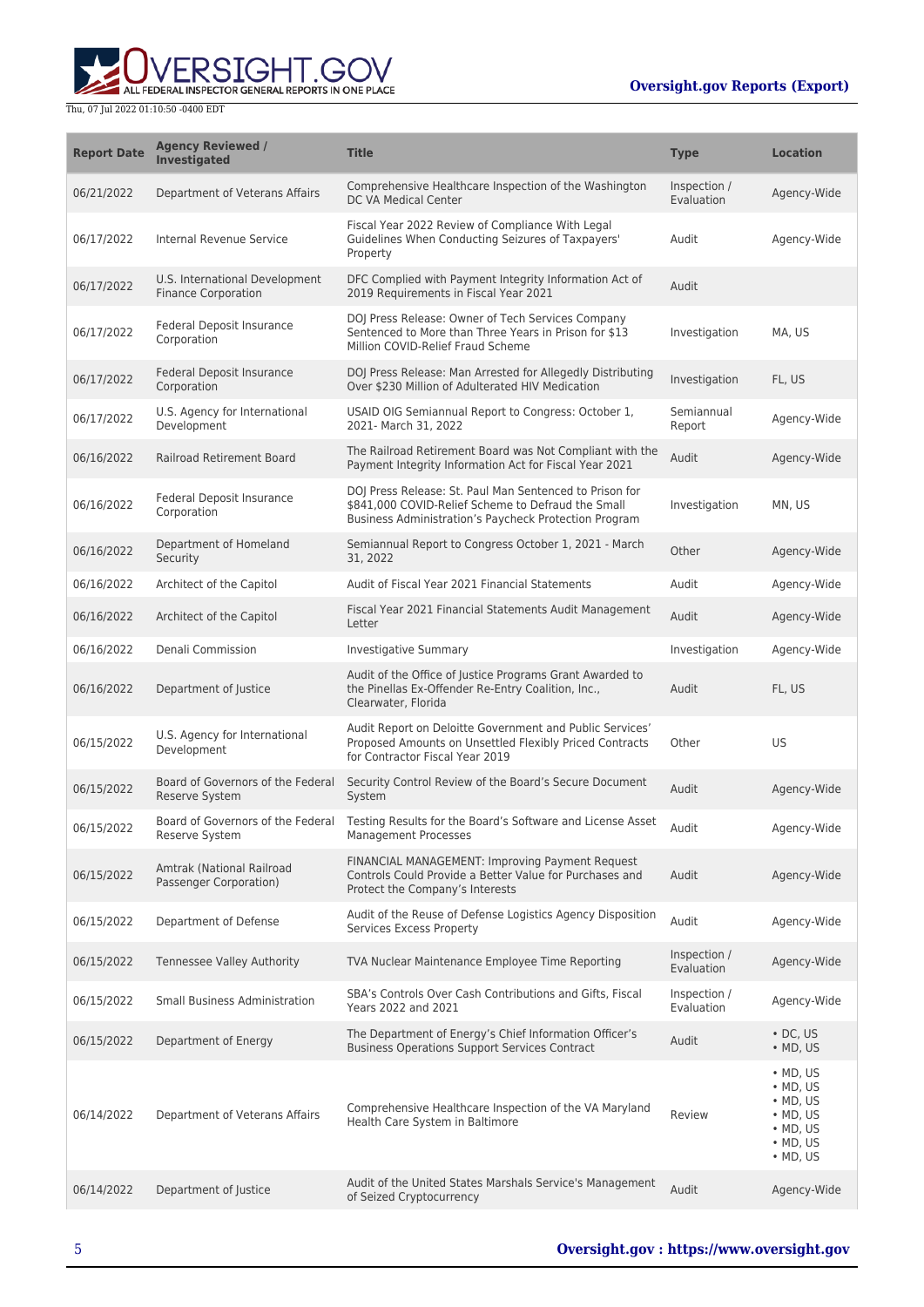

| <b>Report Date</b> | <b>Agency Reviewed /</b><br><b>Investigated</b>  | <b>Title</b>                                                                                                                                                                                         | <b>Type</b>                | <b>Location</b>                    |
|--------------------|--------------------------------------------------|------------------------------------------------------------------------------------------------------------------------------------------------------------------------------------------------------|----------------------------|------------------------------------|
| 06/14/2022         | Department of Veterans Affairs                   | Financial Efficiency Review of the VA El Paso Healthcare<br>System in Texas and New Mexico                                                                                                           | Inspection /<br>Evaluation | $\cdot$ TX, US<br>$\bullet$ NM, US |
| 06/14/2022         | National Aeronautics and Space<br>Administration | NASA's Management of the Earth Science Disasters<br>Program                                                                                                                                          | Audit                      | Agency-Wide                        |
| 06/14/2022         | Department of Energy                             | The Western Federal Power System's Fiscal Year 2021<br><b>Financial Statement Audit</b>                                                                                                              | Audit                      | Agency-Wide                        |
| 06/13/2022         | Department of the Interior                       | Improvements Needed in the Bureau of Safety and<br>Environmental Enforcement's Procedures Concerning<br>Offshore Venting and Flaring Record Reviews                                                  | Other                      | Agency-Wide                        |
| 06/13/2022         | Department of Defense                            | Audit of the Department of Defense's Implementation of<br>Predictive Maintenance Strategies to Support Weapon<br>System Sustainment                                                                  | Audit                      | Agency-Wide                        |
| 06/13/2022         | <b>Federal Election Commission</b>               | Investigative Summary I22INV00010: Lost FEC Laptop<br>Reported by an Agency Employee                                                                                                                 | Investigation              | Agency-Wide                        |
| 06/13/2022         | Multiple Agencies                                | Key Insights: Identity Fraud Reduction and Redress in<br>Pandemic Response Programs                                                                                                                  | Other                      | Agency-Wide                        |
| 06/10/2022         | U.S. Agency for International<br>Development     | Financial Audit of USAID Resources Managed by Africaid in<br>Zimbabwe Under Cooperative Agreement AID-613-<br>A-17-00001, January 1 to December 31, 2021                                             | Other                      | ZW                                 |
| 06/10/2022         | Inter-American Foundation                        | OIG Risk Assessment of the Inter-American Foundation<br>Charge Card Program for Fiscal Years 2021 and 2020                                                                                           | Audit                      | <b>US</b>                          |
| 06/10/2022         | U.S. Agency for International<br>Development     | USAID Complied in Fiscal Year 2021 With the Payment<br>Integrity Information Act of 2019                                                                                                             | Audit                      | <b>US</b>                          |
| 06/10/2022         | State of Delaware                                | Authorized Positions Examination Engagement -<br><b>Brandywine School District</b>                                                                                                                   | Other                      | DE, US                             |
| 06/10/2022         | Department of Homeland<br>Security               | Department of Homeland Security's FY 2021 Compliance<br>with the Payment Integrity Information Act of 2019 and<br>Executive Order 13520, Reducing Improper Payments                                  | Audit                      | Agency-Wide                        |
| 06/10/2022         | Tennessee Valley Authority                       | <b>TVA Nuclear Radiation Dosage</b>                                                                                                                                                                  | Inspection /<br>Evaluation | Agency-Wide                        |
| 06/09/2022         | U.S. Agency for International<br>Development     | Financial Audit of USAID Resources Managed by Center for<br>Clinical Care and Clinical Research in Nigeria Under<br>Cooperative Agreement 72062020CA00006, October 1,<br>2020, to September 30, 2021 | Other                      | <b>NG</b>                          |
| 06/09/2022         | U.S. Agency for International<br>Development     | Financial Audit of Handicap International Federation Under<br>Multiple Awards, for the Fiscal Year Ended December 31,<br>2019                                                                        | Other                      | US                                 |
| 06/09/2022         | Department of Education                          | Duplicate Higher Education Emergency Relief Fund Grant<br>Awards                                                                                                                                     | Other                      | Agency-Wide                        |
| 06/09/2022         | Peace Corps                                      | Final Report on the Post Re-Entry Health and Safety<br>Review of Peace Corps/Ecuador                                                                                                                 | Review                     | EC                                 |
| 06/09/2022         | Farm Credit Administration                       | Farm Credit Administration's Enterprise Risk Management<br>and Internal Control Program                                                                                                              | Audit                      | Agency-Wide                        |
| 06/09/2022         | Federal Deposit Insurance<br>Corporation         | DOJ Press Release: Two Burlington County Women<br>Charged in \$175 Million Check-Cashing Scheme                                                                                                      | Investigation              | NI, US                             |
| 06/09/2022         | National Aeronautics and Space<br>Administration | NASA's Management of the Mobile Launcher 2 Contract                                                                                                                                                  | Audit                      | Agency-Wide                        |
| 06/09/2022         | U.S. Postal Service                              | Mail Delivery, Customer Service, and Property Conditions<br>Review - Renton Main Post Office, Renton, WA                                                                                             | Audit                      | Agency-Wide                        |
| 06/08/2022         | U.S. Postal Service                              | Competitive Outbound International Negotiated Service<br>Agreement Pricing and Revenue Commitments                                                                                                   | Audit                      | Agency-Wide                        |
| 06/08/2022         | U.S. Postal Service                              | Competitive Outbound International Negotiated Service<br>Agreement Pricing and Revenue Commitments                                                                                                   | Audit                      | Agency-Wide                        |
| 06/08/2022         | Department of Defense                            | DoD Cooperative Agreements With Coronavirus Aid, Relief,<br>and Economic Security Act Obligations                                                                                                    | Audit                      | Agency-Wide                        |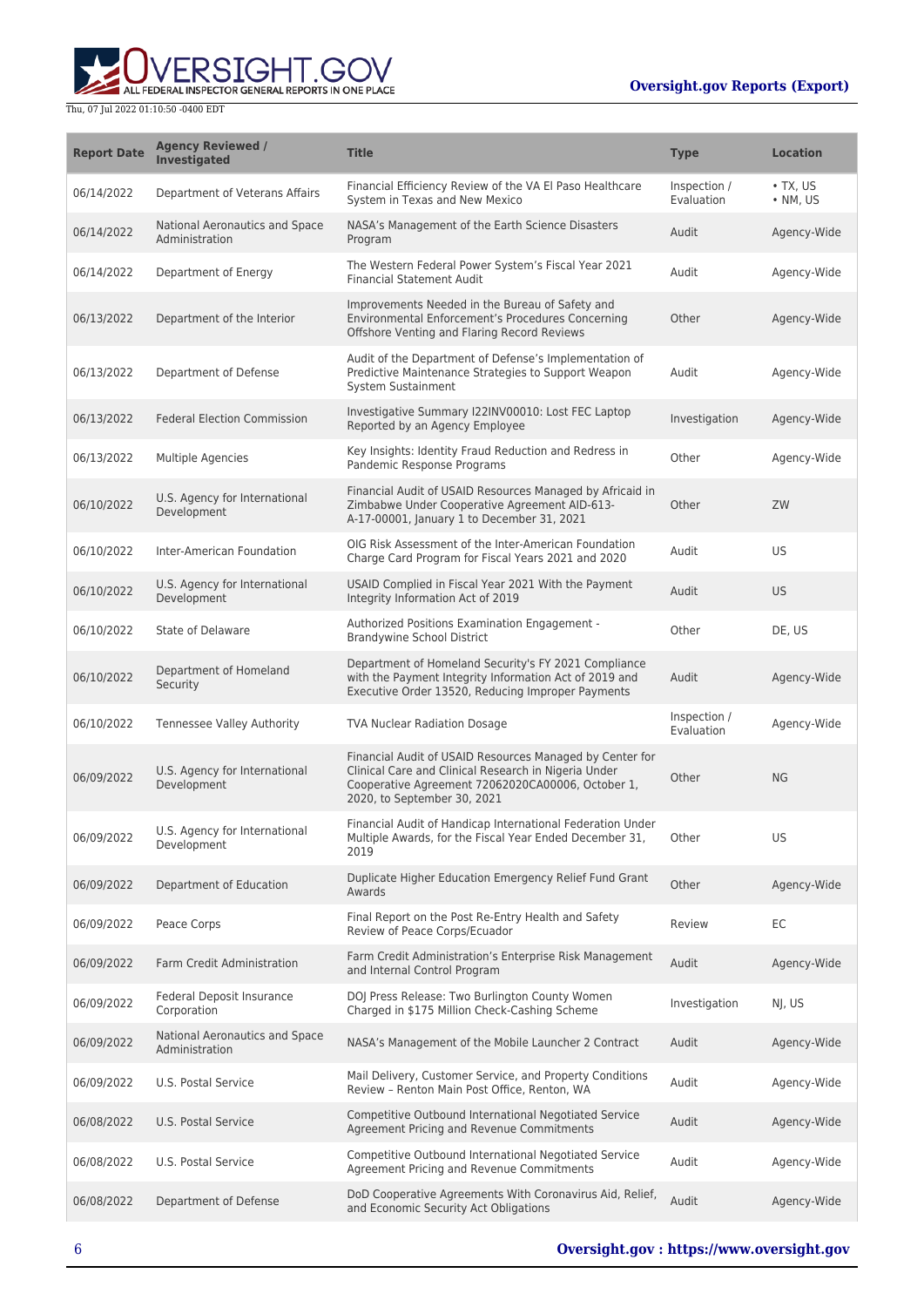

| <b>Report Date</b> | <b>Agency Reviewed /</b><br><b>Investigated</b>                            | <b>Title</b>                                                                                                                                                                                                           | <b>Type</b>                | <b>Location</b> |
|--------------------|----------------------------------------------------------------------------|------------------------------------------------------------------------------------------------------------------------------------------------------------------------------------------------------------------------|----------------------------|-----------------|
| 06/08/2022         | <b>Federal Deposit Insurance</b><br>Corporation                            | DOJ Press Release: Florida Man Arrested for \$2.5 Million<br><b>COVID-Relief Fraud</b>                                                                                                                                 | Investigation              | US              |
| 06/08/2022         | <b>Multiple Agencies</b>                                                   | Lessons Learned in Oversight of Pandemic Relief Funds                                                                                                                                                                  | Other                      | Agency-Wide     |
| 06/08/2022         | Department of Veterans Affairs                                             | Contract Medical Exam Program Limitations Put Veterans<br>at Risk for Inaccurate Claims Decisions                                                                                                                      | Review                     | Agency-Wide     |
| 06/08/2022         | U.S. Agency for International<br>Development                               | Agreed-Upon Procedures Engagement of USAID Resources<br>Managed by Education Development Center Inc. in Liberia<br>Under Cost-Plus-Fixed-Fee Contract, AID-669-TO-17-00001,<br>March 2, 2017, to July 31, 2021         | Other                      | LR              |
| 06/08/2022         | U.S. Postal Service                                                        | U.S. Postal Service International Mail Operations and<br>Performance Data                                                                                                                                              | Audit                      | Agency-Wide     |
| 06/08/2022         | Department of State                                                        | Management Assistance Report: The Department of<br><b>State's Records Retirement Process</b>                                                                                                                           | Other                      | Agency-Wide     |
| 06/08/2022         | <b>Environmental Protection Agency</b>                                     | The EPA Continues to Fail to Meet Inspection Requirements<br>for Hazardous Waste Treatment, Storage, and Disposal<br><b>Facilities</b>                                                                                 | Audit                      | Agency-Wide     |
| 06/07/2022         | State of Delaware                                                          | Authorized Positions Examination Engagement - Caesar<br>Rodney School District                                                                                                                                         | Other                      | DE, US          |
| 06/07/2022         | Department of Energy                                                       | Special Report on Prospective Considerations for the Loan<br>Authority Supported Under the Loan Programs Office to<br>Improve Internal Controls and Prevent Fraud, Waste, and<br>Abuse                                 | Other                      | DC, US          |
| 06/07/2022         | Federal Deposit Insurance<br>Corporation                                   | DOJ Press Release: New York And Florida Resident<br>Sentenced To 51 Months In Prison For \$6.8 Million<br>Paycheck Protection Program Fraud Scheme                                                                     | Investigation              | NJ, US          |
| 06/07/2022         | Gulf Coast Ecosystem Restoration<br>Council                                | FINANCIAL MANAGEMENT: Audit of the Gulf Coast<br>Ecosystem Restoration Council's Compliance with PIIA for<br>Fiscal Year 2021                                                                                          | Audit                      | Agency-Wide     |
| 06/07/2022         | U.S. Postal Service                                                        | Mail Delivery, Customer Service, and Property Conditions<br>Review - Lacey Branch, Lacey, WA                                                                                                                           | Audit                      | Agency-Wide     |
| 06/07/2022         | U.S. Postal Service                                                        | Mail Delivery, Customer Service, and Property Conditions<br>Review - Kent Main Post Office, Kent, WA                                                                                                                   | Audit                      | Agency-Wide     |
| 06/07/2022         | U.S. Agency for International<br>Development                               | Financial Audit of USAID Resources Managed by Baylor<br>College of Medicine Children's Foundation Lesotho Under<br>Agreement 72067419CA00016, July 1, 2020, to June 30,<br>2021                                        | Other                      | <b>LS</b>       |
| 06/07/2022         | U.S. Agency for International<br>Development                               | Financial Audit of USAID Resources Managed by American<br>University of Nigeria Under Cooperative Agreement<br>72062019CA0002, August 1, 2020, to July 31, 2021                                                        | Other                      | <b>NG</b>       |
| 06/07/2022         | U.S. Agency for International<br>Development                               | Financial Audit of USAID Resources Managed by<br>Organization for Public Health Interventions and<br>Development in Zimbabwe Under Cooperative Agreement<br>72061320CA00005, October 1, 2020, to September 30,<br>2021 | Other                      | ZW              |
| 06/07/2022         | U.S. Agency for Global Media<br>(f/k/a Broadcasting Board of<br>Governors) | Audit of U.S. Agency for Global Media FY 2021 Compliance<br>With Payment Integrity Requirements                                                                                                                        | Audit                      | Agency-Wide     |
| 06/06/2022         | Department of Energy                                                       | The Department of Energy's Unclassified Cybersecurity<br>Program - 2021                                                                                                                                                | Inspection /<br>Evaluation | Agency-Wide     |
| 06/06/2022         | Millennium Challenge Corporation                                           | MCC Complied in Fiscal Year 2021 With the Payment<br>Integrity Information Act of 2019                                                                                                                                 | Audit                      | US              |
| 06/06/2022         | Department of Veterans Affairs                                             | Suicide Prevention Coordinators Need Improved Training,<br>Guidance, and Oversight                                                                                                                                     | Review                     | Agency-Wide     |
| 06/06/2022         | Federal Deposit Insurance<br>Corporation                                   | DOJ Press Release: Foreign National Involved in Religious<br>Institution Check Theft Conspiracy Sentenced to Over<br>Three Years in Federal Prison                                                                     | Investigation              | MD, US          |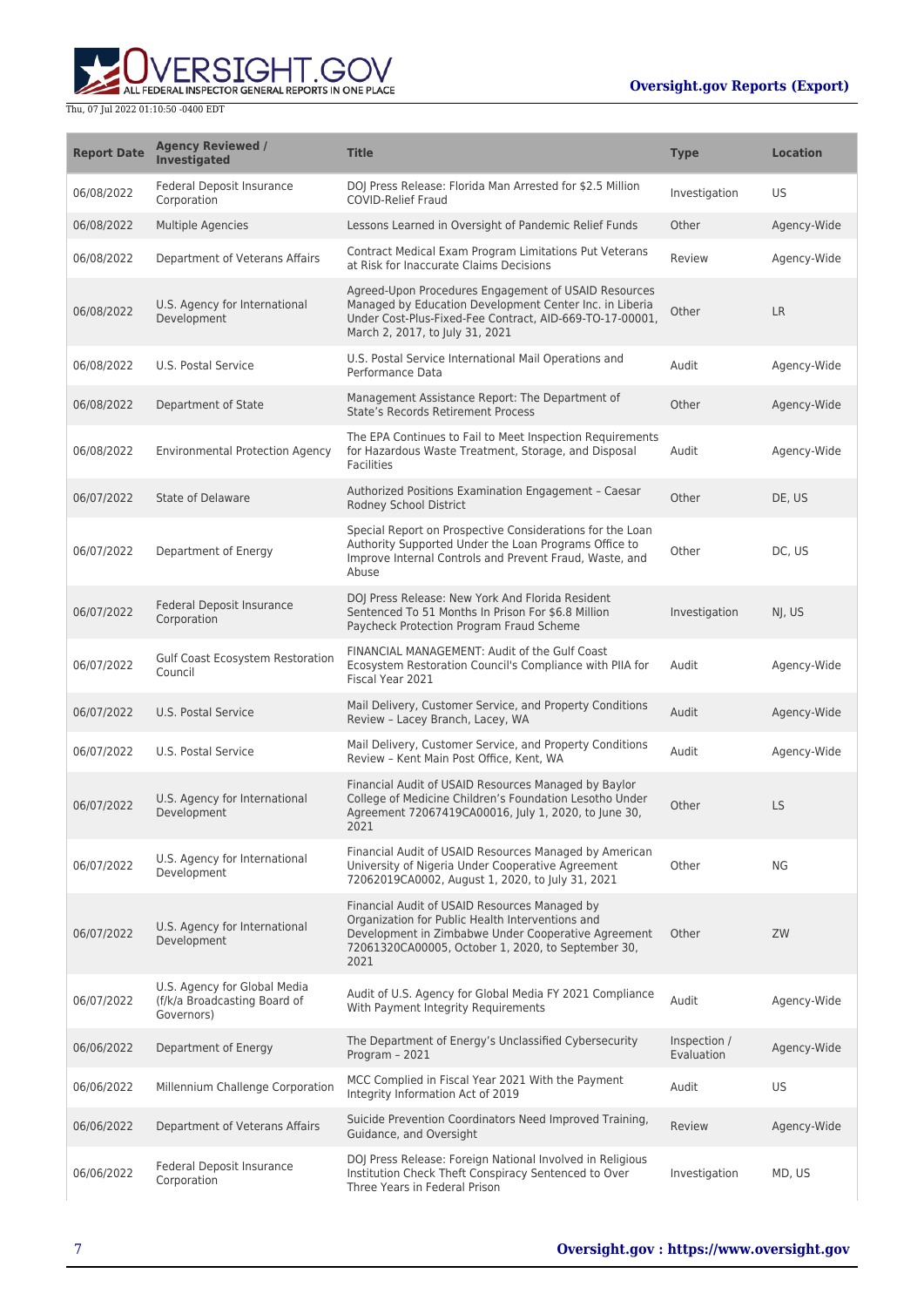

| <b>Report Date</b> | <b>Agency Reviewed /</b><br><b>Investigated</b>                                                  | <b>Title</b>                                                                                                                                             | <b>Type</b>                | <b>Location</b>                                                                    |
|--------------------|--------------------------------------------------------------------------------------------------|----------------------------------------------------------------------------------------------------------------------------------------------------------|----------------------------|------------------------------------------------------------------------------------|
| 06/06/2022         | Denali Commission                                                                                | Semiannual Report to The Congress, October 1, 2021 -<br>March 31, 2022                                                                                   | Semiannual<br>Report       | Agency-Wide                                                                        |
| 06/06/2022         | <b>Nuclear Regulatory Commission</b>                                                             | Audit of the NRC's Fiscal Year (FY) 2021 Compliance with<br><b>Improper Payment Laws</b>                                                                 | Audit                      | MD, US                                                                             |
| 06/03/2022         | U.S. Postal Service                                                                              | Negotiated Service Agreement and Customer Compliance<br>Capping Report                                                                                   | Audit                      | Agency-Wide                                                                        |
| 06/02/2022         | U.S. Postal Service                                                                              | Property Condition Review Capping Report                                                                                                                 | Audit                      | Agency-Wide                                                                        |
| 06/02/2022         | Department of the Treasury                                                                       | Independent Review of 4003(b) Loan Recipient's Validation<br>Memo - SkyWest Airlines, Inc.                                                               | Review                     | Agency-Wide                                                                        |
| 06/02/2022         | Department of Veterans Affairs                                                                   | Comprehensive Healthcare Inspection of the Hershel<br>"Woody" Williams VA Medical Center in Huntington, West<br>Virginia                                 | Inspection /<br>Evaluation | • WV, US<br>$\bullet$ KY, US<br>$\cdot$ WV, US<br>$\cdot$ OH, US<br>$\cdot$ WV, US |
| 06/02/2022         | Department of Veterans Affairs                                                                   | Comprehensive Healthcare Inspection of the Beckley VA<br>Medical Center in West Virginia                                                                 | Inspection /<br>Evaluation | $\bullet$ WV, US<br>$\bullet$ WV, US<br>• WV, US                                   |
| 06/01/2022         | Department of Veterans Affairs                                                                   | Veterans Data Integration and Federation Enterprise<br>Platform Lacks Sufficient Security Controls                                                       | Audit                      | Agency-Wide                                                                        |
| 06/01/2022         | <b>State of Delaware</b>                                                                         | Authorized Positions Examination Engagement -<br>Appoquinimink School District                                                                           | Other                      | DE, US                                                                             |
| 06/01/2022         | U.S. Agency for International<br>Development                                                     | Financial Audit of Danish Refugee Council Under Multiple<br>Awards, for the Fiscal Year Ended December 31, 2019,                                         | Other                      | US                                                                                 |
| 06/01/2022         | Department of Veterans Affairs                                                                   | Deficits with Metrics Following Implementation of the New<br>Electronic Health Record at the Mann-Grandstaff VA<br>Medical Center in Spokane, Washington | Inspection /<br>Evaluation | WA, US                                                                             |
| 06/01/2022         | Department of Education                                                                          | The Office of Postsecondary Education's Oversight of<br>Higher Education Emergency Relief Fund Grants                                                    | Audit                      | Agency-Wide                                                                        |
| 06/01/2022         | <b>National Science Foundation</b>                                                               | Performance Audit of Incurred Costs - University of Maine                                                                                                | Audit                      | ME, US                                                                             |
| 06/01/2022         | Federal Deposit Insurance<br>Corporation                                                         | DOJ Press Release: Tulsa Man Sentenced for Defrauding<br>Investor and Banks of Millions                                                                  | Investigation              | OK, US                                                                             |
| 06/01/2022         | Department of Veterans Affairs                                                                   | Inspection of Information Technology Security at the<br>Consolidated Mail Outpatient Pharmacy in Dallas, Texas                                           | Inspection /<br>Evaluation | TX, US                                                                             |
| 06/01/2022         | Department of State, U.S. Agency<br>for Global Media (f/k/a<br>Broadcasting Board of Governors)  | Semiannual Report to The Congress, October 1, 2021 -<br>March 31, 2022                                                                                   | Semiannual<br>Report       | Agency-Wide                                                                        |
| 06/01/2022         | <b>Tennessee Valley Authority</b>                                                                | Non-Power Dam Control System Cybersecurity                                                                                                               | Audit                      | Agency-Wide                                                                        |
| 06/01/2022         | Department of Veterans Affairs                                                                   | Inspection of Information Technology Security at the<br>Consolidated Mail Outpatient Pharmacy in Tucson, Arizona                                         | Inspection /<br>Evaluation | Agency-Wide                                                                        |
| 06/01/2022         | Office of the Director of National<br>Intelligence                                               | The Office of the Inspector General of the Intelligence<br>Community Releases Its Semiannual Report to Congress                                          | Semiannual<br>Report       | Agency-Wide                                                                        |
| 06/01/2022         | <b>Election Assistance Commission</b>                                                            | Semiannual Report to Congress - Spring 2022                                                                                                              | Semiannual<br>Report       | Agency-Wide                                                                        |
| 06/01/2022         | Department of the Treasury                                                                       | Semiannual Report to Congress, Department of the<br>Treasury, Office of Inspector General (October 1, 2021 -<br>March 31, 2022)                          | Semiannual<br>Report       | Agency-Wide                                                                        |
| 05/31/2022         | Committee for Purchase From<br>People Who Are Blind or Severely<br>Disabled (AbilityOne Program) | Semiannual Report to Congress for October 1, 2021 -<br>March 31, 2022. Office of Inspector General, U.S.<br>AbilityOne Commission                        | Semiannual<br>Report       | Agency-Wide                                                                        |
| 05/31/2022         | Federal Deposit Insurance<br>Corporation                                                         | DOJ Press Release: Vacaville Man Sentenced to 8 Years in<br>Prison for Billion Dollar DC Solar Ponzi Scheme                                              | Investigation              | CA, US                                                                             |
| 05/31/2022         | Department of Education                                                                          | OIG 84th Semiannual Report to Congress                                                                                                                   | Semiannual<br>Report       | Agency-Wide                                                                        |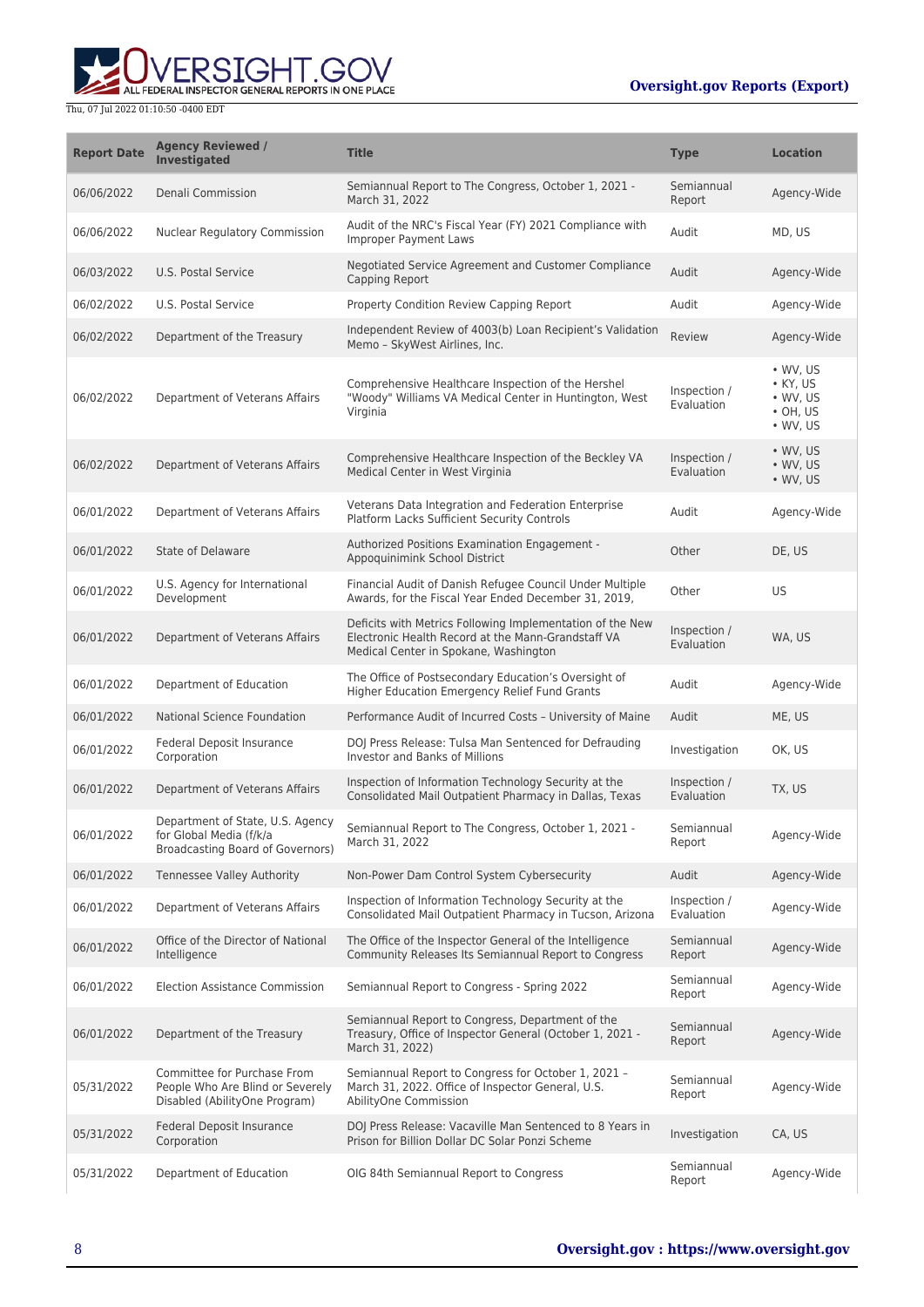

| <b>Report Date</b> | <b>Agency Reviewed /</b><br><b>Investigated</b>  | <b>Title</b>                                                                                                                                                                                  | <b>Type</b>                | <b>Location</b> |
|--------------------|--------------------------------------------------|-----------------------------------------------------------------------------------------------------------------------------------------------------------------------------------------------|----------------------------|-----------------|
| 05/31/2022         | Federal Housing Finance Agency                   | FHFA Ensured that Fannie Mae Submitted Required<br>Property Valuation Data to the Agency's Mortgage Loan<br>Integrated System                                                                 | Review                     | <b>US</b>       |
| 05/31/2022         | Department of Housing and<br>Urban Development   | SAR 87 - HUD OIG Semiannual Report to Congress for the<br>period October 1, 2021, through March 31, 2022                                                                                      | Semiannual<br>Report       | Agency-Wide     |
| 05/31/2022         | National Aeronautics and Space<br>Administration | Semiannual Report: October 1, 2021 through March 31,<br>2022                                                                                                                                  | Semiannual<br>Report       | Agency-Wide     |
| 05/31/2022         | <b>Federal Election Commission</b>               | Federal Election Commission Semiannual Report to<br>Congress                                                                                                                                  | Semiannual<br>Report       | Agency-Wide     |
| 05/31/2022         | Federal Deposit Insurance<br>Corporation         | Semiannual Report to the Congress, October 1, 2021-<br>March 31, 2022                                                                                                                         | Semiannual<br>Report       | Agency-Wide     |
| 05/31/2022         | <b>General Services Administration</b>           | Semiannual Report to the Congress - Spring 2022                                                                                                                                               | Semiannual<br>Report       | Agency-Wide     |
| 05/31/2022         | Multiple Agencies                                | Pandemic Response Accountability Committee's<br>Semiannual Report to Congress                                                                                                                 | Semiannual<br>Report       | Agency-Wide     |
| 05/31/2022         | Department of Veterans Affairs                   | Failure to Provide Emergency Care to a Patient and<br>Leaders' Inadequate Response to that Failure at the<br>Malcom Randall VA Medical Center in Gainesville, Florida                         | Inspection /<br>Evaluation | FL, US          |
| 05/31/2022         | Nuclear Regulatory Commission                    | Semiannual Report to Congress                                                                                                                                                                 | Other                      | Agency-Wide     |
| 05/31/2022         | Department of Veterans Affairs                   | Comprehensive Healthcare Inspection of Veterans<br>Integrated Service Network 2: New York/New Jersey VA<br>Health Care Network in Bronx, New York                                             | Review                     | NY, US          |
| 05/27/2022         | U.S. Agency for International<br>Development     | Financial Audit of KNCV Tuberculosis Foundation Under<br>Multiple, USAID Awards for the Fiscal Year Ended<br>September 30, 2017                                                               | Other                      | <b>US</b>       |
| 05/27/2022         | <b>General Services Administration</b>           | GSA Complied with the Payment Integrity Information Act<br>in Fiscal Year 2021                                                                                                                | Audit                      | Agency-Wide     |
| 05/27/2022         | Federal Deposit Insurance<br>Corporation         | DOJ Press Release: Richmond Man Pleads Guilty to \$1<br>Million Paycheck Protection Program Fraud Scheme                                                                                      | Investigation              | VA, US          |
| 05/27/2022         | U.S. Postal Service                              | U.S. Postal Service Knowledge Continuity                                                                                                                                                      | Audit                      | Agency-Wide     |
| 05/27/2022         | Department of Energy                             | Semiannual Report to Congress for Period Ending March<br>31, 2022                                                                                                                             | Semiannual<br>Report       | Agency-Wide     |
| 05/27/2022         | <b>Export-Import Bank</b>                        | Semiannual Report to Congress: October 1, 2021 to March<br>31, 2022                                                                                                                           | Semiannual<br>Report       | Agency-Wide     |
| 05/27/2022         | <b>Environmental Protection Agency</b>           | Semiannual Report to Congress: October 1, 2021-March<br>31, 2022                                                                                                                              | Audit                      | Agency-Wide     |
| 05/27/2022         | Securities and Exchange<br>Commission            | Semiannual Report to Congress: October 1, 2021 through<br>March 31, 2022                                                                                                                      | Semiannual<br>Report       | Agency-Wide     |
| 05/27/2022         | Department of Justice                            | Semiannual Report to Congress October 1, 2021 - March<br>31, 2022                                                                                                                             | Semiannual<br>Report       | Agency-Wide     |
| 05/27/2022         | <b>Consumer Product Safety</b><br>Commission     | Semiannual Report to Congress October 1, 2021 to March<br>31, 2022                                                                                                                            | Semiannual<br>Report       | Agency-Wide     |
| 05/26/2022         | U.S. Agency for International<br>Development     | Financial Audit of Closing the Gaps in the TB Care Cascade<br>Program Managed by World Health Partners in India,<br>Cooperative Agreement 72038620CA00012, July 31, 2020<br>to March 31, 2021 | Other                      | IN              |
| 05/26/2022         | U.S. Agency for International<br>Development     | Examination Report of Incurred Costs Claimed on Flexibly<br>Priced Contracts by International Business & Technical<br>Consultants, Inc. for the Fiscal Year Ended December 31,<br>2018        | Other                      | US              |
| 05/26/2022         | U.S. African Development<br>Foundation           | OIG Risk Assessment of the U.S. African Development<br>Foundation Charge Card Program for Fiscal Years 2021 and Audit<br>2020                                                                 |                            | <b>US</b>       |
| 05/26/2022         | <b>Federal Election Commission</b>               | Management Letter for OIG Special Review of the Federal<br>Election Commission (FEC) Contracting Officers<br>Representative (COR) Program                                                     | Review                     | Agency-Wide     |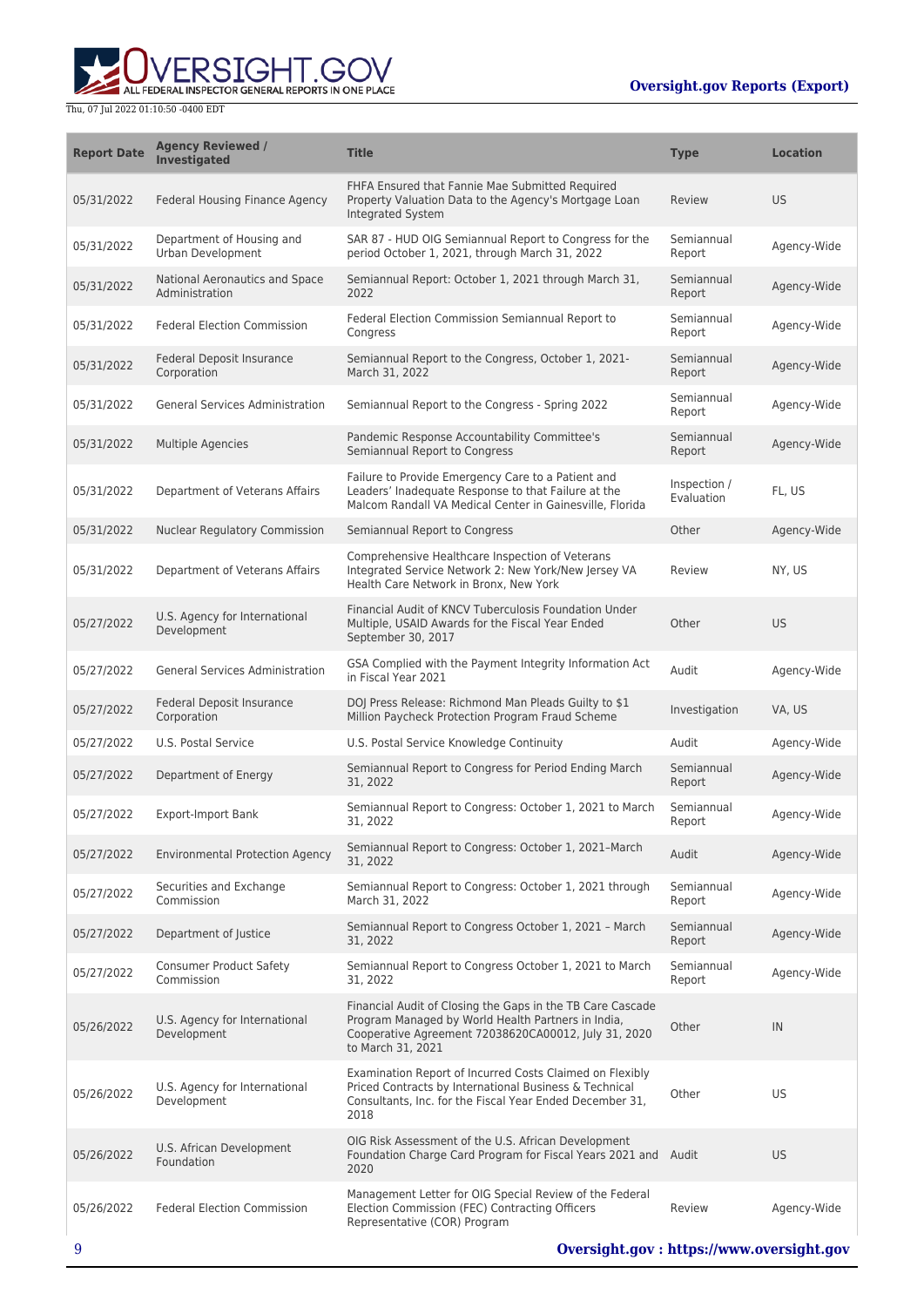ERSIGHT.GOV ALL FEDERAL INSPECTOR GENERAL REPORTS IN ONE PLACE

| <b>Report Date</b> | <b>Agency Reviewed /</b><br><b>Investigated</b>     | <b>Title</b>                                                                                                                                                                     | <b>Type</b>                | <b>Location</b>                                              |
|--------------------|-----------------------------------------------------|----------------------------------------------------------------------------------------------------------------------------------------------------------------------------------|----------------------------|--------------------------------------------------------------|
| 05/26/2022         | Department of Veterans Affairs                      | Comprehensive Healthcare Inspection of the VA NY Harbor<br>Healthcare System in New York                                                                                         | Inspection /<br>Evaluation | $\bullet$ NY, US<br>• NY, US<br>$\bullet$ NY, US<br>• NY, US |
| 05/26/2022         | Social Security Administration                      | Incorrect Old-Age, Survivors and Disability Insurance<br>Benefit Payment Computations that Resulted in<br>Overpayments                                                           | Audit                      | Agency-Wide                                                  |
| 05/26/2022         | Federal Deposit Insurance<br>Corporation            | DOJ Press Release: California Couple Charged with<br>Defrauding Paycheck Protection Program                                                                                      | Investigation              | CA, US                                                       |
| 05/26/2022         | Federal Deposit Insurance<br>Corporation            | DOJ Press Release: Bank CEO Convicted For Taking Bribes<br>In Connection With Loans Guaranteed By The Small<br><b>Business Administration</b>                                    | Investigation              | NY, US                                                       |
| 05/26/2022         | <b>National Credit Union</b><br>Administration      | Letter to Congress: Office of Inspector General 2022<br>Review of the NCUA's 2021 Compliance Under the<br>Improper Payments Elimination and Recovery Act (IPERA)<br>May 26, 2022 | Other                      | Agency-Wide                                                  |
| 05/26/2022         | U.S. Postal Service                                 | Mail Delivery, Customer Service, and Property Conditions<br>Review - Linwood Station, Indianapolis, IN                                                                           | Audit                      | Agency-Wide                                                  |
| 05/26/2022         | <b>U.S. Postal Service</b>                          | Mail Delivery, Customer Service, and Property Conditions<br>Review - Plainfield Main Post Office, Plainfield, IN                                                                 | Audit                      | Agency-Wide                                                  |
| 05/26/2022         | U.S. Postal Service                                 | Mail Delivery, Customer Service, and Property Conditions<br>Review - Carmel Main Post Office, Carmel, IN                                                                         | Audit                      | Agency-Wide                                                  |
| 05/26/2022         | Department of Defense                               | Semiannual Report to the Congress - October 1, 2021,<br>through March 31, 2022                                                                                                   | Semiannual<br>Report       | Agency-Wide                                                  |
| 05/26/2022         | Pension Benefit Guaranty<br>Corporation             | Semiannual Report to Congress For the Period October 1,<br>2021 to March 31, 2022                                                                                                | Semiannual<br>Report       | Agency-Wide                                                  |
| 05/26/2022         | Department of Labor                                 | Semiannual Report to Congress: October 1, 2021 - March<br>31, 2022                                                                                                               | Semiannual<br>Report       | Agency-Wide                                                  |
| 05/26/2022         | AmeriCorps                                          | Semiannual Report to Congress: October 1, 2021 - March<br>31, 2022                                                                                                               | Semiannual<br>Report       | Agency-Wide                                                  |
| 05/26/2022         | Amtrak (National Railroad<br>Passenger Corporation) | Employee Resigns Prior to Administrative Hearing                                                                                                                                 | Investigation              | FL, US                                                       |
| 05/26/2022         | Department of the Interior                          | April 2022 Semiannual Report to Congress                                                                                                                                         | Semiannual<br>Report       | Agency-Wide                                                  |
| 05/26/2022         | U.S. Postal Service                                 | Spring 2022 Semiannual Report to Congress                                                                                                                                        | Semiannual<br>Report       | Agency-Wide                                                  |
| 05/26/2022         | Small Business Administration                       | SBA OIG Spring 2022 Semiannual Report to Congress                                                                                                                                | Semiannual<br>Report       | Agency-Wide                                                  |
| 05/26/2022         | Social Security Administration                      | 2022 Spring Semiannual Report to Congress                                                                                                                                        | Semiannual<br>Report       | Agency-Wide                                                  |
| 05/26/2022         | <b>National Security Agency</b>                     | Audit of the Implementation of the Coronavirus Aid, Relief,<br>and Economic Security (CARES) Act, Section 3610                                                                   | Audit                      | Agency-Wide                                                  |
| 05/26/2022         | Department of Agriculture                           | Office of Inspector General Semiannual Report to Congress<br>FY 2022 - First Half                                                                                                | Semiannual<br>Report       | Agency-Wide                                                  |
| 05/26/2022         | Small Business Administration                       | SBA's Handling of Potentially Fraudulent Paycheck<br>Protection Program Loans                                                                                                    | Inspection /<br>Evaluation | Agency-Wide                                                  |
| 05/26/2022         | Department of Justice                               | Management Advisory Memorandum: Notification of<br>Concerns with the Absence of a Policy Regarding FBI<br>Employees Emailing Child Sexual Abuse Material and Other<br>Contraband | Other                      | Agency-Wide                                                  |
| 05/26/2022         | Peace Corps                                         | Semiannual Report to Congress for the First Half of FY<br>2022                                                                                                                   | Other                      | Agency-Wide                                                  |
| 05/26/2022         | Amtrak (National Railroad<br>Passenger Corporation) | SEMIANNUAL REPORT TO CONGRESS #65 (OCTOBER 1,<br>2021 TO MARCH 31, 2022)                                                                                                         | Semiannual<br>Report       | Agency-Wide                                                  |
| 05/26/2022         | Federal Labor Relations Authority                   | Privacy and Data Protection Policies, Procedure and<br>Practices for 2022                                                                                                        | Other                      | Agency-Wide                                                  |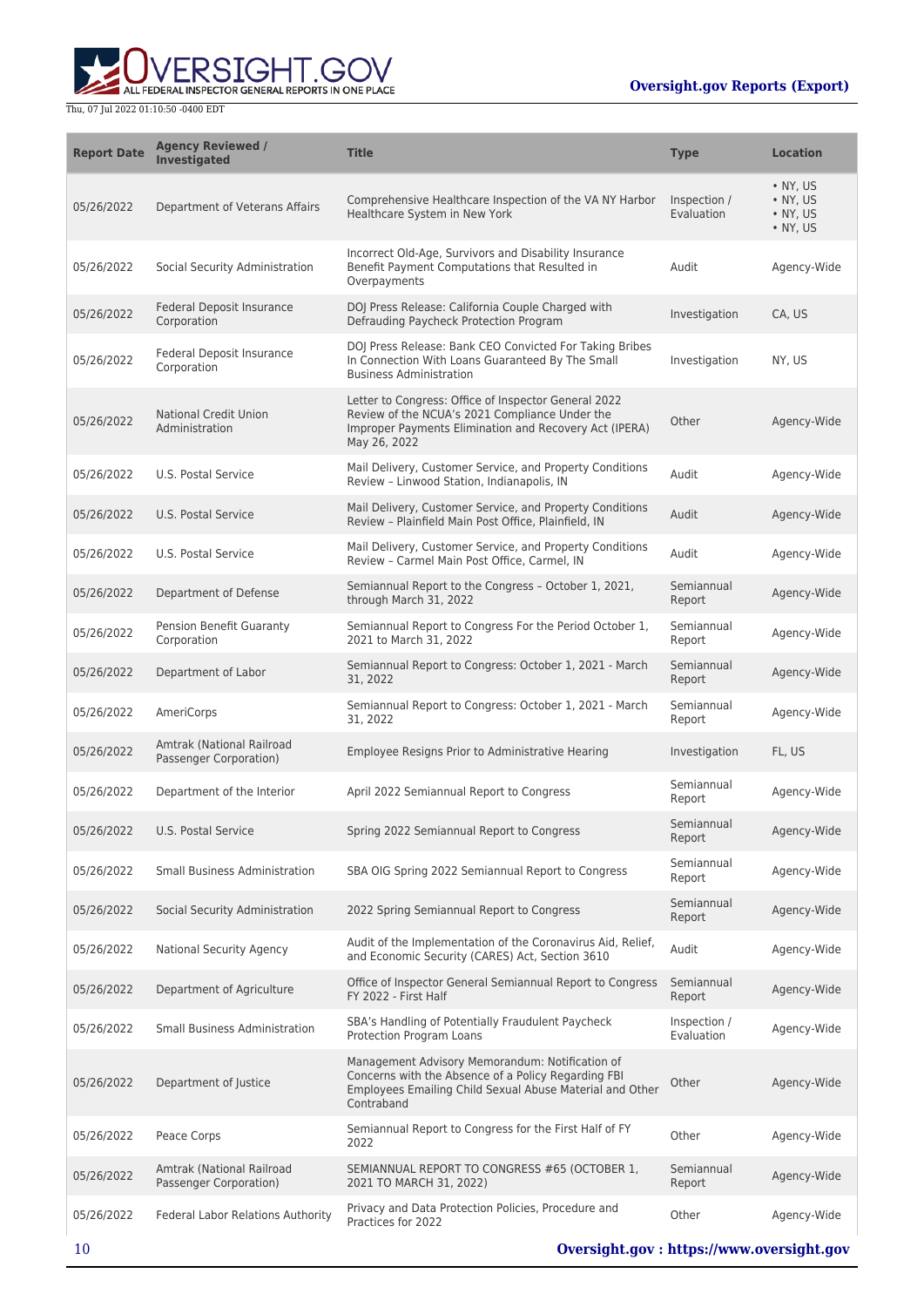

| <b>Report Date</b> | <b>Agency Reviewed /</b><br><b>Investigated</b> | <b>Title</b>                                                                                                                                                                                              | <b>Type</b>                | <b>Location</b>                                                                                                                                                          |
|--------------------|-------------------------------------------------|-----------------------------------------------------------------------------------------------------------------------------------------------------------------------------------------------------------|----------------------------|--------------------------------------------------------------------------------------------------------------------------------------------------------------------------|
| 05/25/2022         | U.S. Agency for International<br>Development    | Strategic Workforce Planning: Challenges Impair USAID's<br>Ability to Establish a Comprehensive Human Capital<br>Approach                                                                                 | Audit                      | Agency-Wide                                                                                                                                                              |
| 05/25/2022         | U.S. Agency for International<br>Development    | Financial Audit of USAID Resources Managed by Right to<br>Care NPC in Multiple Countries Under Multiple Awards,<br>October 1, 2020, to September 30, 2021                                                 | Other                      | ZA                                                                                                                                                                       |
| 05/25/2022         | Department of Veterans Affairs                  | Comprehensive Healthcare Inspection of the Samuel S.<br>Stratton VA Medical Center in Albany, New York                                                                                                    | Review                     | $\bullet$ NY, US<br>• NY, US<br>• NY, US<br>$\bullet$ NY, US<br>• NY, US<br>$\bullet$ NY, US<br>• NY, US<br>$\bullet$ NY, US<br>• NY, US<br>$\bullet$ NY, US<br>• NY, US |
| 05/25/2022         | Department of State                             | Review of the Recruitment and Selection Process for Public<br>Members of Foreign Service Selection Boards                                                                                                 | Other                      | Agency-Wide                                                                                                                                                              |
| 05/25/2022         | Department of State                             | Inspection of Embassy Athens and Constituent Post,<br>Greece                                                                                                                                              | Inspection /<br>Evaluation | <b>GR</b>                                                                                                                                                                |
| 05/25/2022         | Department of State                             | Inspection of the Bureau of Diplomatic Security's<br><b>Diplomatic Courier Service</b>                                                                                                                    | Inspection /<br>Evaluation | Agency-Wide                                                                                                                                                              |
| 05/25/2022         | Department of State                             | Inspection of Embassy Budapest, Hungary                                                                                                                                                                   | Inspection /<br>Evaluation | HU                                                                                                                                                                       |
| 05/25/2022         | Department of Veterans Affairs                  | Semiannual Report to Congress, Issue 87, October 1,<br>2021-March 31, 2022                                                                                                                                | Semiannual<br>Report       | Agency-Wide                                                                                                                                                              |
| 05/25/2022         | <b>Corporation for Public</b><br>Broadcasting   | Evaluation of WSLU-FM/North Country Public Radio<br>Expenditures, Report No. ECR2206-2208                                                                                                                 | Inspection /<br>Evaluation | NY, US                                                                                                                                                                   |
| 05/25/2022         | National Science Foundation                     | Semiannual Report to Congress, October 1, 2021 - March<br>31, 2022                                                                                                                                        | Semiannual<br>Report       | Agency-Wide                                                                                                                                                              |
| 05/25/2022         | <b>National Science Foundation</b>              | Audit of NSF's Purchase Card Program                                                                                                                                                                      | Audit                      | VA, US                                                                                                                                                                   |
| 05/25/2022         | Tennessee Valley Authority                      | Organizational Effectiveness - Browns Ferry Nuclear Plant<br><b>Radiation Protection</b>                                                                                                                  | Inspection /<br>Evaluation | Agency-Wide                                                                                                                                                              |
| 05/25/2022         | <b>Federal Labor Relations Authority</b>        | Follow-up Management Advisory Review on FLRA's<br>Appointment of Contracting Officer's Representatives                                                                                                    | Other                      | Agency-Wide                                                                                                                                                              |
| 05/25/2022         | International Trade Commission                  | Inspector General Semiannual Report                                                                                                                                                                       | Semiannual<br>Report       | Agency-Wide                                                                                                                                                              |
| 05/24/2022         | Department of State                             | Audit of Department of State Actions To Prevent Unlawful<br>Trafficking in Persons Practices When Executing Security,<br>Construction, and Facility and Household Services<br>Contracts at Overseas Posts | Audit                      | • Agency-Wide<br>$\cdot$ DE<br>$\cdot$ CF<br>$\cdot$ IQ<br>$\cdot$ EG<br>$\cdot$ PE<br>$\cdot$ PK<br>$\bullet$ MX<br>$\cdot$  P<br>∙ ∣0<br>$\cdot$ SD                    |
| 05/24/2022         | Corporation for Public<br>Broadcasting          | Semiannual Report, Office of the Inspector General<br>Operations and Audit Resolution Activities, October 1,<br>2021 - March 31, 2022                                                                     | Semiannual<br>Report       | Agency-Wide                                                                                                                                                              |
| 05/24/2022         | Department of the Treasury                      | Alert Memorandum: Delays in the Quarterly Monitoring of<br>Borrowers' Compliance with Loan Requirements                                                                                                   | Audit                      | Agency-Wide                                                                                                                                                              |
| 05/24/2022         | Department of Veterans Affairs                  | VHA Continues to Face Challenges with Billing Private<br>Insurers for Community Care                                                                                                                      | Audit                      | Agency-Wide                                                                                                                                                              |
| 05/23/2022         | <b>Internal Revenue Service</b>                 | Final Report - The IRS Leveraged Its Telework Program to<br>Continue Operations During the COVID-19 Pandemic                                                                                              | Inspection /<br>Evaluation | Agency-Wide                                                                                                                                                              |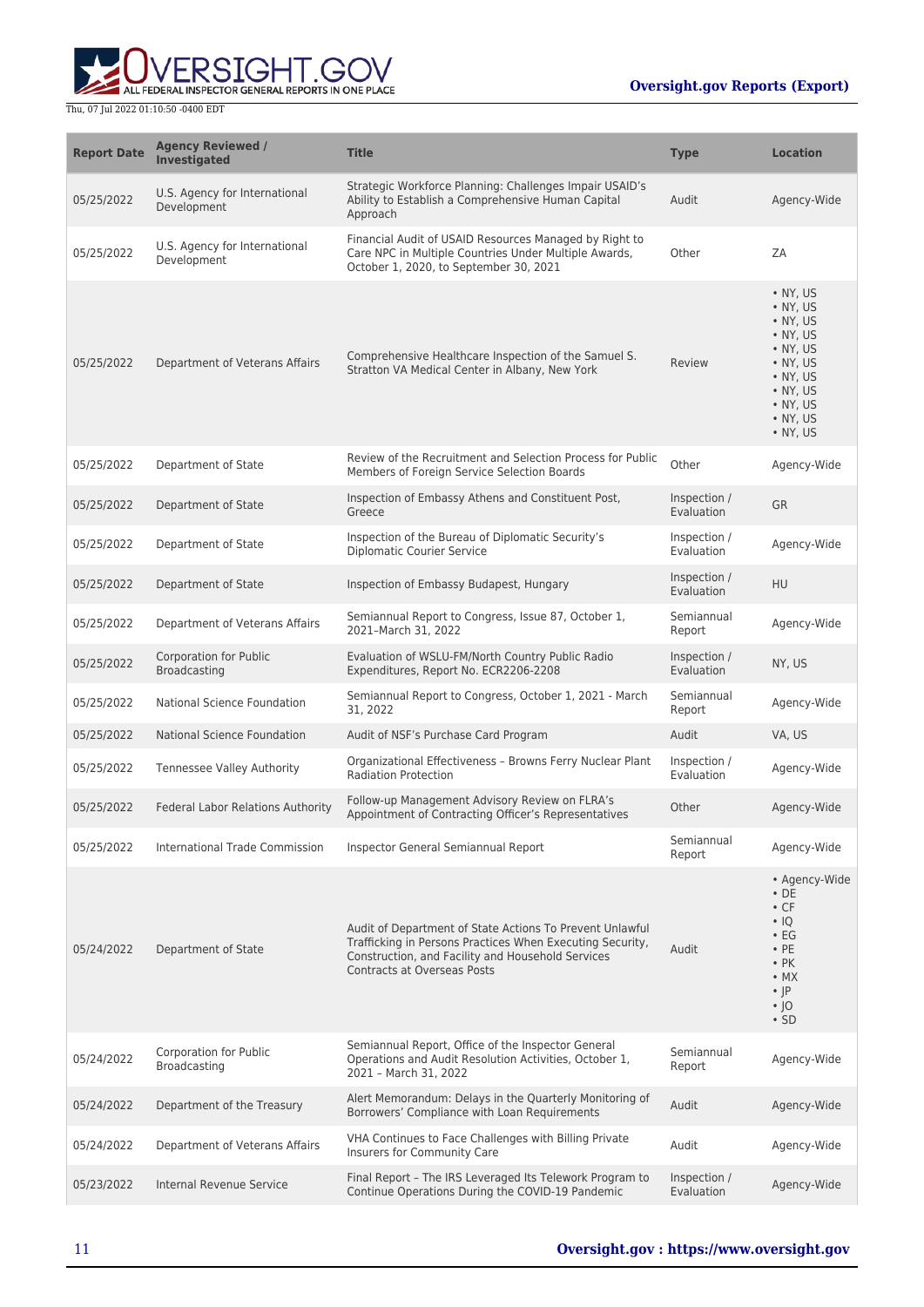

| <b>Report Date</b> | <b>Agency Reviewed /</b><br><b>Investigated</b> | <b>Title</b>                                                                                                                                                                                                                               | <b>Type</b>                | <b>Location</b> |
|--------------------|-------------------------------------------------|--------------------------------------------------------------------------------------------------------------------------------------------------------------------------------------------------------------------------------------------|----------------------------|-----------------|
| 05/23/2022         | Architect of the Capitol                        | Architect of the Capitol (AOC) Employees Violated the AOC<br>Standards of Conduct and Ethics Policies by Wagering on<br>the Outcome of the 2020 Presidential Election and<br>Engaging in Political Conversation While on Duty              | Investigation              | Agency-Wide     |
| 05/23/2022         | U.S. Agency for International<br>Development    | Financial Audit of the Rule of Law and Culture of Integrity<br>Program in Paraguay Managed by Instituto Desarrollo,<br>Cooperative Agreement 72052619CA00002, for the Fiscal<br>Year Ended December 31, 2021                               | Other                      | PY              |
| 05/23/2022         | U.S. Agency for International<br>Development    | Financial Audit of USAID Resources Managed by Uganda<br>Protestant Medical Bureau Under Multiple Awards, July 1,<br>2020, to lune 30, 2021                                                                                                 | Other                      | UG              |
| 05/23/2022         | Department of Homeland<br>Security              | ICE Did Not Follow Policies, Guidance, or<br>Recommendations to Ensure Migrants Were Tested for<br>COVID-19 before Transport on Domestic Commercial<br>Flights                                                                             | Audit                      | Agency-Wide     |
| 05/23/2022         | Department of Justice                           | Recommendations Issued by the Office of the Inspector<br>General That Were Not Closed as of March 31, 2022                                                                                                                                 | Other                      | Agency-Wide     |
| 05/20/2022         | Office of Personnel Management                  | Audit of Cambia Health Solutions, Inc. Portland, Oregon                                                                                                                                                                                    | Audit                      | Agency-Wide     |
| 05/20/2022         | U.S. Postal Service                             | U.S. Postal Service Recognition and Awards Program                                                                                                                                                                                         | Audit                      | Agency-Wide     |
| 05/20/2022         | Department of the Interior                      | U.S. Fish and Wildlife Service Grants Awarded to the U.S.<br>Virgin Islands Department of Planning and Natural<br>Resources, From October 1, 2017, Through September 30,<br>2019, Under the Wildlife and Sport Fish Restoration<br>Program | Audit                      | Agency-Wide     |
| 05/20/2022         | National Geospatial-Intelligence<br>Agency      | NGA OIG Spring Semiannual Report to Congress, 1 October<br>2021 - 31 March 2022                                                                                                                                                            | Semiannual<br>Report       | Agency-Wide     |
| 05/20/2022         | Government Publishing Office                    | GPO Organization Transformation Evaluation                                                                                                                                                                                                 | Inspection /<br>Evaluation | Agency-Wide     |
| 05/19/2022         | Internal Revenue Service                        | Processing of Recovery Rebate Credit Claims During the<br>2021 Filing Season                                                                                                                                                               | Audit                      | Agency-Wide     |
| 05/19/2022         | Department of the Interior                      | Stronger Controls Needed Over the Udall Foundation's<br>Invoicing Processes and Contract Oversight for the John S.<br>McCain III National Center for Environmental Conflict<br>Resolution                                                  | Audit                      | Agency-Wide     |
| 05/19/2022         | U.S. Postal Service                             | Efficiency of Operations at the Seattle, WA, Processing and<br><b>Distribution Center</b>                                                                                                                                                  | Audit                      | Agency-Wide     |
| 05/19/2022         | U.S. Postal Service                             | U.S. Postal Service's Implementation of Enterprise Risk<br>Management                                                                                                                                                                      | Audit                      | Agency-Wide     |
| 05/19/2022         | U.S. Agency for International<br>Development    | Financial Audit of USAID Resources Managed by Addis<br>Continental Institute of Public Health in Ethiopia Under<br>Cooperative Agreement No. AID-663-A-14-00004, July 8,<br>2020, to July 7, 2021                                          | Other                      | ET              |
| 05/19/2022         | U.S. Agency for International<br>Development    | Financial Audit of USAID Resources Managed by Joint<br>Clinical Research Centre in Uganda Under Multiple Awards,<br>October 1, 2020, to September 30, 2021                                                                                 | Other                      | UG              |
| 05/19/2022         | U.S. Agency for International<br>Development    | Examination Report of Incurred Costs Claimed on Flexibly<br>Priced Contracts by The Manoff Group, Inc. for the Fiscal<br>Year Ended December 31, 2018                                                                                      | Other                      | US              |
| 05/19/2022         | Tennessee Valley Authority                      | Office of the Inspector General Semiannual Report - Spring<br>2022                                                                                                                                                                         | Semiannual<br>Report       | Agency-Wide     |
| 05/19/2022         | Department of the Treasury                      | Independent Review of 4003(b) Loan Recipient's Validation<br>Memo - Hawaiian Airlines, Inc.                                                                                                                                                | Review                     | Agency-Wide     |
| 05/19/2022         | Department of the Interior                      | Former Secretary's Alleged Lobbying Disclosure Act<br>Violation Before Joining the U.S. Department of the Interior<br>as Deputy Secretary                                                                                                  | Investigation              | Agency-Wide     |
| 05/19/2022         | Department of Veterans Affairs                  | Care in the Community Healthcare Inspection of VA<br>Midwest Health Care Network (VISN 23)                                                                                                                                                 | Inspection /<br>Evaluation | Agency-Wide     |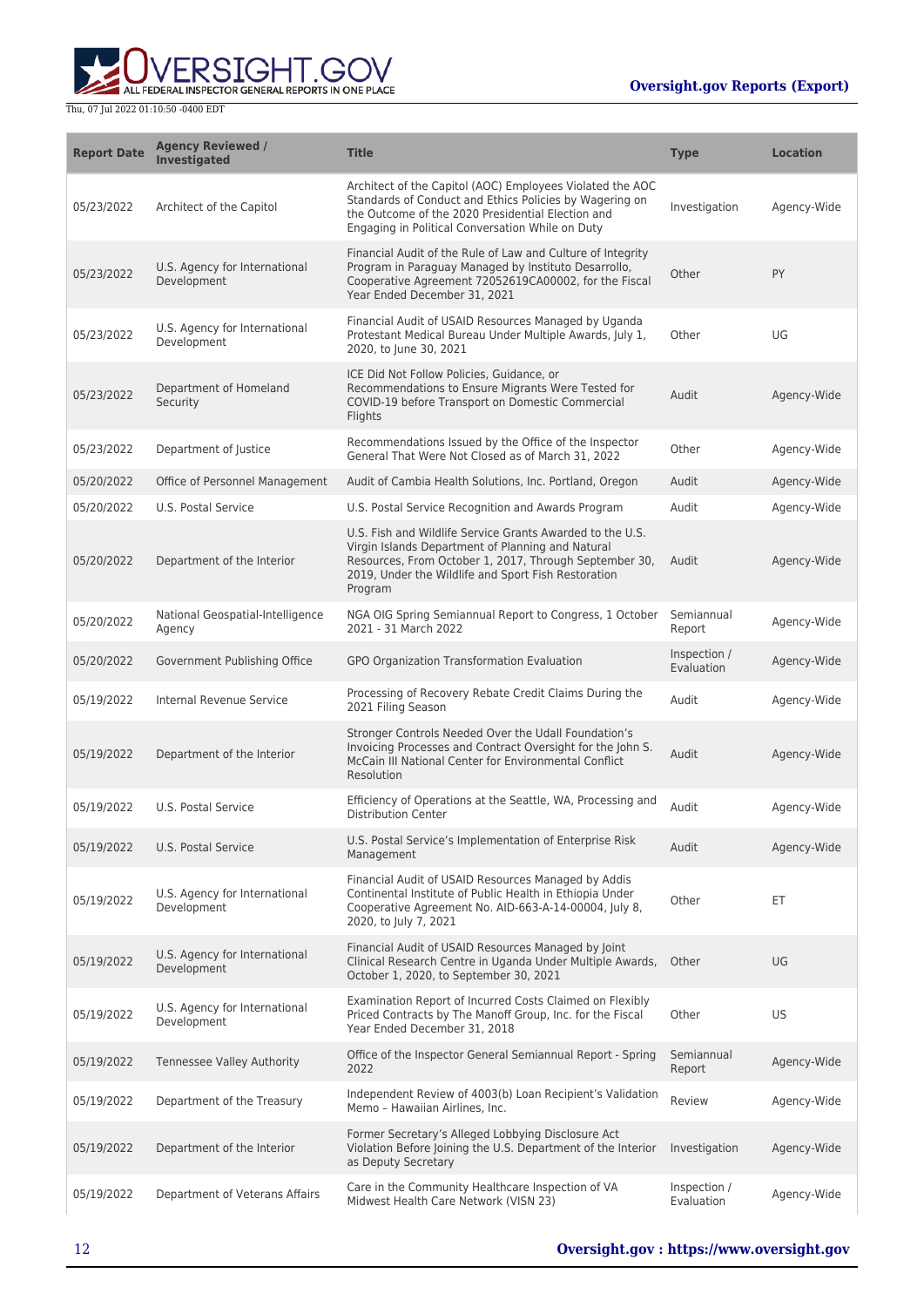

| <b>Report Date</b> | <b>Agency Reviewed /</b><br><b>Investigated</b> | <b>Title</b>                                                                                                                                                                                                       | <b>Type</b>          | <b>Location</b>                          |
|--------------------|-------------------------------------------------|--------------------------------------------------------------------------------------------------------------------------------------------------------------------------------------------------------------------|----------------------|------------------------------------------|
| 05/19/2022         | State of Delaware                               | National COVID-19 Data Quality Audit Template Compare<br>and Contrast                                                                                                                                              | Other                | DE, US                                   |
| 05/18/2022         | Internal Revenue Service                        | The Child Tax Credit Update Portal Was Successfully<br>Deployed, but Security and Process Improvements Are<br>Needed                                                                                               | Audit                | Agency-Wide                              |
| 05/18/2022         | Department of Transportation                    | Summary Report on Significant Single Audit Findings<br>Impacting DOT Programs for the 3-Month Period Ending<br>March 31, 2022                                                                                      | Audit                | Agency-Wide                              |
| 05/18/2022         | Office of Personnel Management                  | Review of the 2017 Presidential Management Fellows<br>Program Application Process Redesign                                                                                                                         | Review               | Agency-Wide                              |
| 05/18/2022         | Department of Energy                            | Corrective Actions on the Office of Enterprise Assessments<br><b>Findings and Deficiencies</b>                                                                                                                     | Audit                | $\bullet$ MD, US<br>· SC, US<br>• NM, US |
| 05/18/2022         | Federal Deposit Insurance<br>Corporation        | DOJ Press Release: COVID Relief Fraudsters Sentenced To<br>Prison                                                                                                                                                  | Investigation        | FL, US                                   |
| 05/18/2022         | U.S. Agency for International<br>Development    | Financial Audit of USAID Resources Managed by TradeMark<br>East Africa in Multiple Countries Under Multiple Awards,<br>July 1, 2020, to June 30, 2021                                                              | Other                | KE                                       |
| 05/18/2022         | U.S. Agency for International<br>Development    | Single Audit of ACDI/VOCA and Affiliates for the Fiscal Year<br>Ended December 31, 2017                                                                                                                            | Other                | US                                       |
| 05/18/2022         | U.S. Postal Service                             | The Postal Service's Collection Point Management System                                                                                                                                                            | Other                | Agency-Wide                              |
| 05/18/2022         | Department of Justice                           | Audit of the Office on Violence Against Women Grants<br>Awarded to New York State Unified Court System, New<br>York, New York                                                                                      | Audit                | NY, US                                   |
| 05/18/2022         | Federal Housing Finance Agency                  | Twenty-Third Semiannual Report to the Congress                                                                                                                                                                     | Semiannual<br>Report | Agency-Wide                              |
| 05/17/2022         | Architect of the Capitol                        | Semiannual Report to The Congress                                                                                                                                                                                  | Semiannual<br>Report | Agency-Wide                              |
| 05/17/2022         | <b>National Credit Union</b><br>Administration  | Semiannual Report to the Congress (October 1, 2021 -<br>March 31, 2022)                                                                                                                                            | Semiannual<br>Report | Agency-Wide                              |
| 05/17/2022         | National Science Foundation                     | Performance Audit of NFS's Compliance with the Payment<br>Integrity Information Act of 2019 for 2021                                                                                                               | Audit                | Agency-Wide                              |
| 05/17/2022         | Federal Deposit Insurance<br>Corporation        | DOJ Press Release: Hilo Man Pleads Guilty to Defrauding<br>Paycheck Protection and Disaster Loan Programs                                                                                                          | Investigation        | HI, US                                   |
| 05/17/2022         | Federal Deposit Insurance<br>Corporation        | DOJ Press Release: Pennsylvania Man Charged with \$1.7<br>Million Paycheck Protection Program Loan Fraud Scheme                                                                                                    | Investigation        | NJ, US                                   |
| 05/17/2022         | U.S. Agency for International<br>Development    | Financial Audit of USAID Resources Managed by Amhara<br>Development Association in Ethiopia Under Multiple<br>Awards, July 8, 2020, to July 7, 2021                                                                | Other                | ET                                       |
| 05/17/2022         | Department of Defense                           | Audit of North American Aerospace Defense Command and<br>U.S. Northern Command Use of Coronavirus Aid, Relief,<br>and Economic Security Act Funding                                                                | Audit                | Agency-Wide                              |
| 05/17/2022         | Department of Justice                           | Audit of the Executive Office for United States Attorneys<br>United States Attorneys' Virtual Office Network System<br>Pursuant to the Federal Information Security Modernization<br>Act of 2014, Fiscal Year 2021 | Audit                | Agency-Wide                              |
| 05/17/2022         | Department of Justice                           | Audit of the Office of Justice Programs Awards Made to the<br>Call to Freedom, Inc., Sioux Falls, South Dakota                                                                                                     | Audit                | SD, US                                   |
| 05/17/2022         | Department of Justice                           | Audit of the Executive Office for United States Attorneys<br>Information Security Program Pursuant to the Federal<br>Information Security Modernization Act of 2014, Fiscal Year<br>2021                           | Audit                | Agency-Wide                              |
| 05/17/2022         | Department of the Treasury                      | Overseas Contingency Operations - Summary of Work<br>Performed by the Department of the Treasury Related to<br>Terrorist Financing and Anti-Money Laundering for Second<br>Quarter Fiscal Year 2022                | Other                | Agency-Wide                              |